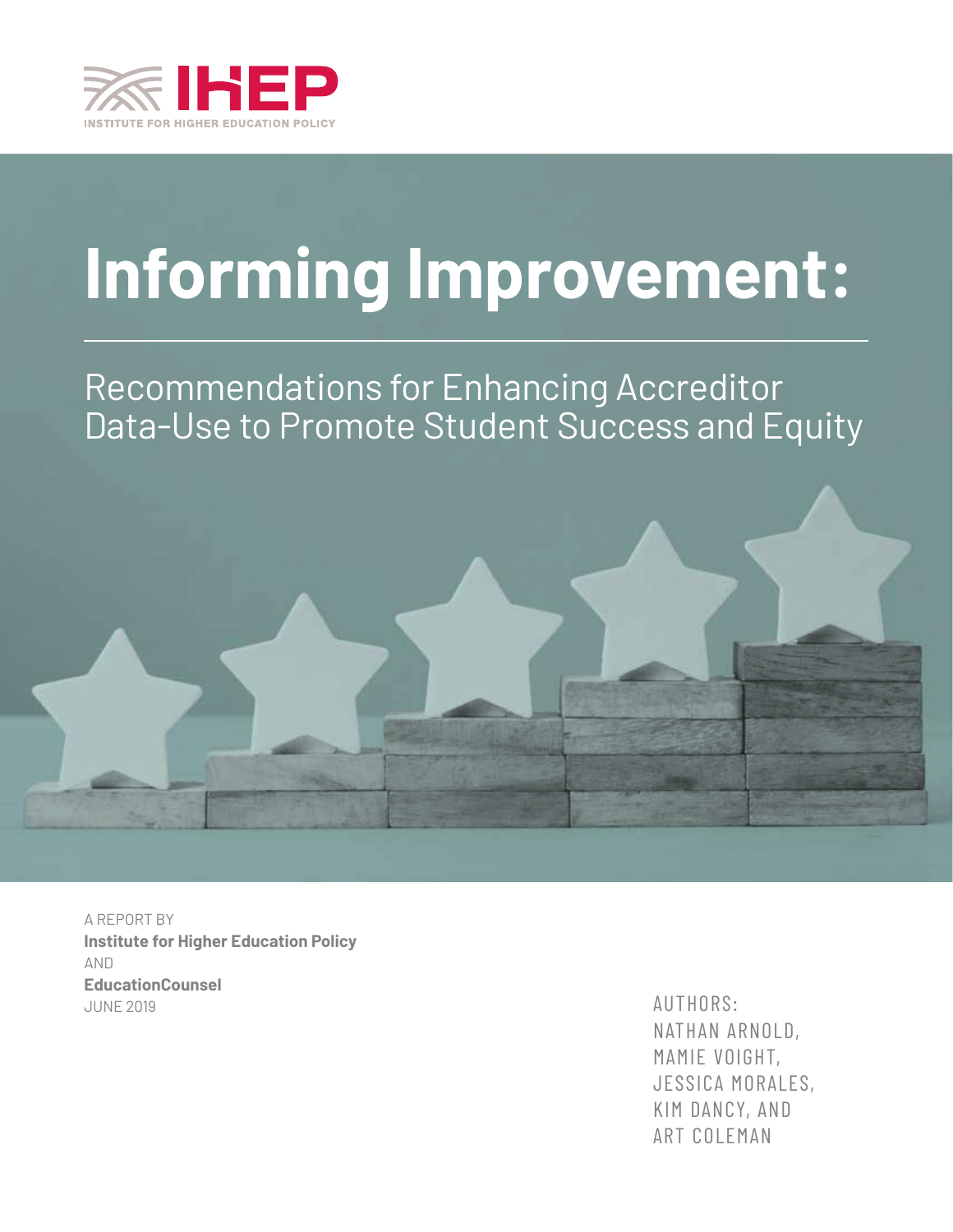# **CONTENTS**

| WHAT DO WE MEAN BY "DATA-USE"?  6               |
|-------------------------------------------------|
|                                                 |
| EQUITY, DIVERSITY, AND INCLUSION POLICIES  13   |
|                                                 |
|                                                 |
| APPENDIX A: Participating Commission Leaders 21 |
| APPENDIX B: Abbreviations and Acronyms  21      |

# **ACKNOWLEDGEMENTS**

This report is the result of hard work and thoughtful contributions from many individuals and organizations. The authors would like to thank the representatives of accrediting agencies that volunteered their time to help us better understand the accreditation process and the role of data in accreditation. A full list of accreditor participants is available in Appendix A. We would also like to thank Michelle Asha Cooper for her guidance and feedback on the report, Kathryn Gimborys for communications support, Judy Karasik for editing, Sue Gubisch for design, Nayo Thomas and Amanda Bean for operations support during our in-person convening, and Alain Poutré for managing the interview phase of this project. Finally, the authors would like to thank Lumina Foundation for their generous financial support, without which this project would not be possible.

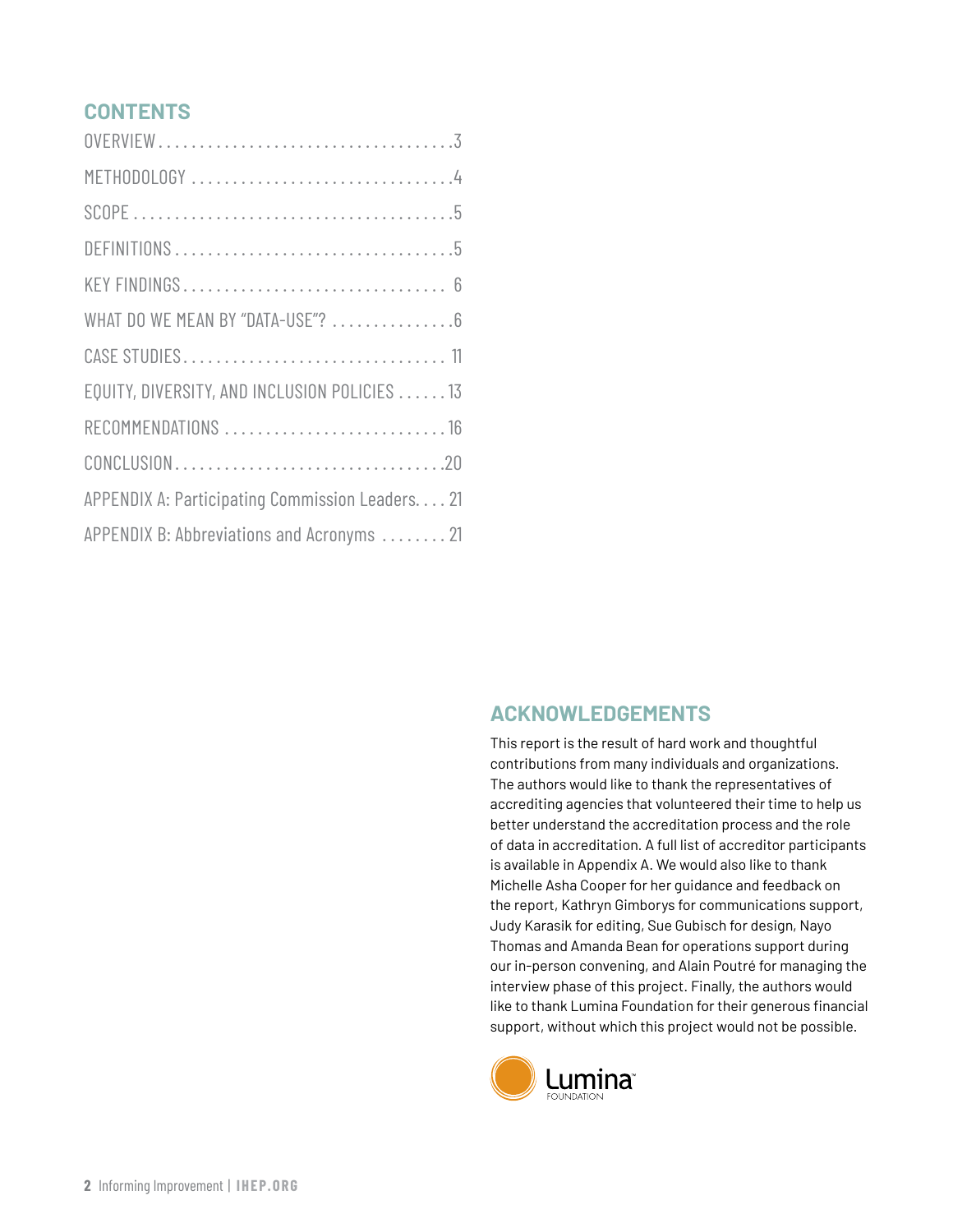### **OVERVIEW**

As the higher education landscape has expanded beyond issues of access and affordability to include an emphasis on student completion and employment outcomes, accreditors can play a leadership role in advancing this important change. A shift to student success that rightfully centers in part on closing equity gaps between low-income students and students of color and their peers ensures that students from all backgrounds have a genuine opportunity to thrive in and after college.

The institutions that have progressed the most have done so through concerted, systemic, and equity-minded use of data to shine a light on those areas where focus and resources are most needed.<sup>1</sup> Indeed, for institutions today, data-use is a prerequisite to making institutional improvement, especially in unpacking and addressing the systemic racial and economic inequities that continue to undermine justice and opportunity within our higher education system. Accreditors, who hold primary responsibility for assuring quality and continuous institutional improvement, can wield enormous power in the drive to improve

ACCREDITORS CAN WIELD ENORMOUS POWER IN THE DRIVE TO IMPROVE STUDENT SUCCESS AT MORE INSTITUTIONS BY USING DATA.

student success at more institutions by using data to shape their conversations with and evaluations of colleges and universities.

However, despite incremental progress,

accreditors—primarily regional ones—presently do far too little to integrate and focus on quantitative outcomes data, especially data disaggregated by race and income, throughout the review cycle or as a basis for setting institutional improvement expectations for their accredited institutions. Better data-use is necessary to identify areas of success and areas in need of improvement, to guide institutional improvement processes, and to evaluate equity. Based on a review of accreditor materials and interviews with 10 high-level commission staff from regional, national, and programmatic accreditors, this report seeks to identify current practices, challenges, and opportunities with respect to data-use in accreditation.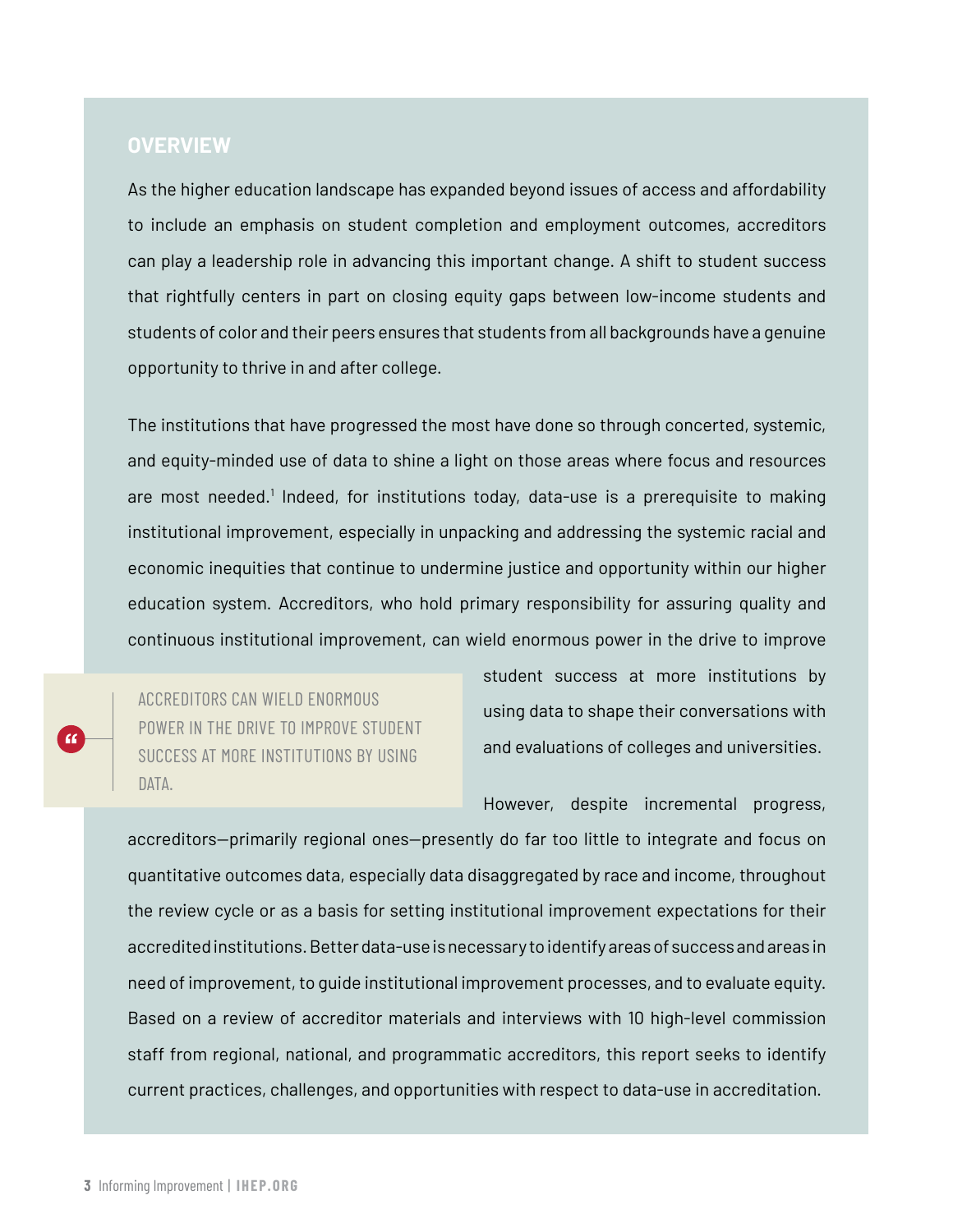We offer three recommendations for proactive steps that accreditors can take to incorporate outcomes-focused, equity-minded data into the entire review cycle to spur more evidence-driven institutional improvement:

# **1**<br>**1 Recommendation: Embed data-use into routine practice.**

Accreditors should use data to explicitly inform their focus and conclusions by routinely leveraging existing federal data sources and, when necessary, requiring institutions to report additional quantitative student outcome data.

**2 Recommendation: Emphasize equity.** Accreditors should make equity a higher priority by requiring institutions to report quantitative outcome metrics disaggregated by at least race/ethnicity, and income.

# **8**<br>**3 Recommendation: Increase transparency about data-use**

**practices.** Building on the progress established by the Council of Regional Accrediting Commissions (C-RAC) graduation rate exercise, accreditors should increase transparency to the public about how they collect data, what data they collect, and how they use data in their review processes.

In discussions with accreditors, many voiced an interest in using data, and this paper profiles promising ways that four accreditors have incorporated data into their work. Building on such examples, accreditors could embed data more thoroughly into continuous institutional improvement efforts to demonstrate their collective commitment to evidence-based decision making. A more thorough focus on data also would demonstrate to policymakers and policy experts that both accreditors and institutions are willing and able to identify and address many of the shortcomings within our higher education system. More importantly, when accreditors make better use of student outcome data, the institutions and all the students they serve can benefit from enhanced and more equitable opportunities and high-quality educational outcomes.

### **METHODOLOGY**

Several stages of research informed the development of this report. First, the authors conducted interviews with a dozen experts to increase our knowledge and inform our understanding of the historical context for accreditors' data-use, the present policy and practice landscape of outcomes-focused accreditation, and in particular, policymakers' perceptions of data-use in quality assurance. Next, the research team conducted a review and analysis of 10 regional, national, and programmatic accreditors' data-use practices, examining publicly available accreditor materials such as standards, annual guidance and reporting requirements, and a selection of institutional self-studies.2

The core of our research findings, however, are based on conversations with representatives of the accrediting agencies, including regional, programmatic, and national accreditors. These interviews allowed us to better understand the perspectives and experiences of accreditors themselves.

To facilitate the most open and candid dialogue possible, the authors agreed to confer partial anonymity on interviewees; their names are listed in Appendix A, but while this report bases many conclusions on the results of those interviews and provides quotes from the interviews to substantiate those conclusions, we have omitted attribution of these quotations. In instances where interviewed accreditors cited further information, the authors reviewed those materials.

Prior to publication of the final version of this report, we convened several of the accreditors to provide them with the opportunity to review and voice comments about initial findings.

A list of abbreviations and acronyms appears in Appendix B.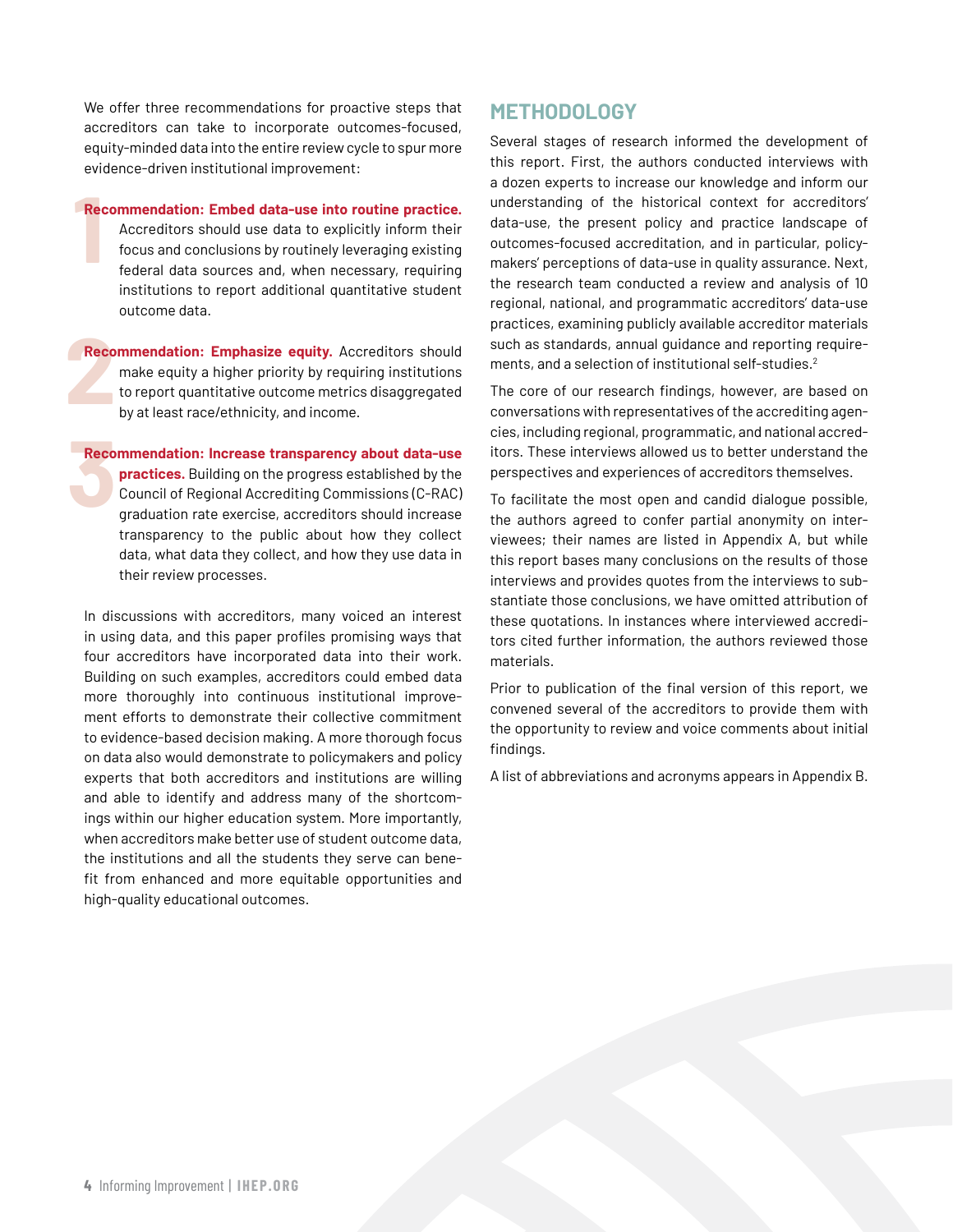# **SCOPE**

This report focuses on the issue of accreditor collection and use of empirical, quantitative student outcomes data, such as the metrics enumerated in *[Toward Convergence](http://www.ihep.org/sites/default/files/uploads/docs/pubs/factsheets/ihep_toward_convergence_executive_summary.pdf)*, the metrics framework from the Institute for Higher Education Policy (IHEP), which include graduation rates, retention rates, loan repayment rates, and others.<sup>3</sup>

This report also includes an evaluation of what data accreditors continually collect and use to assess institutional performance, and the barriers to and opportunities for improvement in such reporting and use. While these topics represent only a portion of accreditors' responsibilities for oversight, this report demonstrates the outsized importance that such considerations have for students, institutions, and taxpayers.

We note also that while this report has implications for issues of financial and institutional sustainability, our inquiry did not focus explicitly upon issues of financial oversight on the part of accreditors, which is a substantial responsibility under their purview.

Finally, while this report focuses its findings and recommendations on quantitative metrics such as measures of student access and persistence, graduation rates, and workforce outcomes of former students, we recognize that accreditation encompasses significant activities beyond such topics. The most important of the areas we do not include in our examination is student learning. Although this is clearly a critical element in accreditors' work, we do not address those indicators because at present the information that institutions collect on learning outcomes are difficult to compare across institutions, making that information less helpful for national and state level policy discussions, including this one.<sup>4</sup> Recent developments in authentic quantitative approaches to learning outcomes assessment may hold promise for more comprehensive data-use in this area in the future.5

#### **Definitions**

As used in this report, the following definitions apply:

**Accreditor:** There are broadly two types of accreditation in our system of higher education—institutional and programmatic (the latter is sometimes referred to as "specialized" accreditation). Institutional accreditation, which includes accreditation agencies that are either national or regional in scope, reviews educational institutions. Programmatic accreditation focuses on specific programs within institutions, such as business, engineering, law, or nursing.

There is also a distinction between those accreditors that are "gatekeepers" of federal financial aid like Pell Grants and federal student loans and those that are not. Institutional accreditation (from a national or regional accreditor) is required to participate in Title IV programs. Many institutions choose to acquire both institutional and programmatic accreditation in order to ensure the quality of their programs and the institution as a whole. In those instances when we are referring to a subset of accreditors (e.g. national, regional, or programmatic), we have specified it in the text.

**Commission representative:** For simplicity and anonymity, when quoting the leaders of accreditation bodies throughout this report, we use the common identifier of "commission leaders" or "commission representative" even though the precise title varies across accreditors.

**Student outcomes:** Unless otherwise noted, student outcomes refer to quantitative metrics of student success, including but not limited to student retention, graduation rates, transfer rates, and postcollege employment outcomes.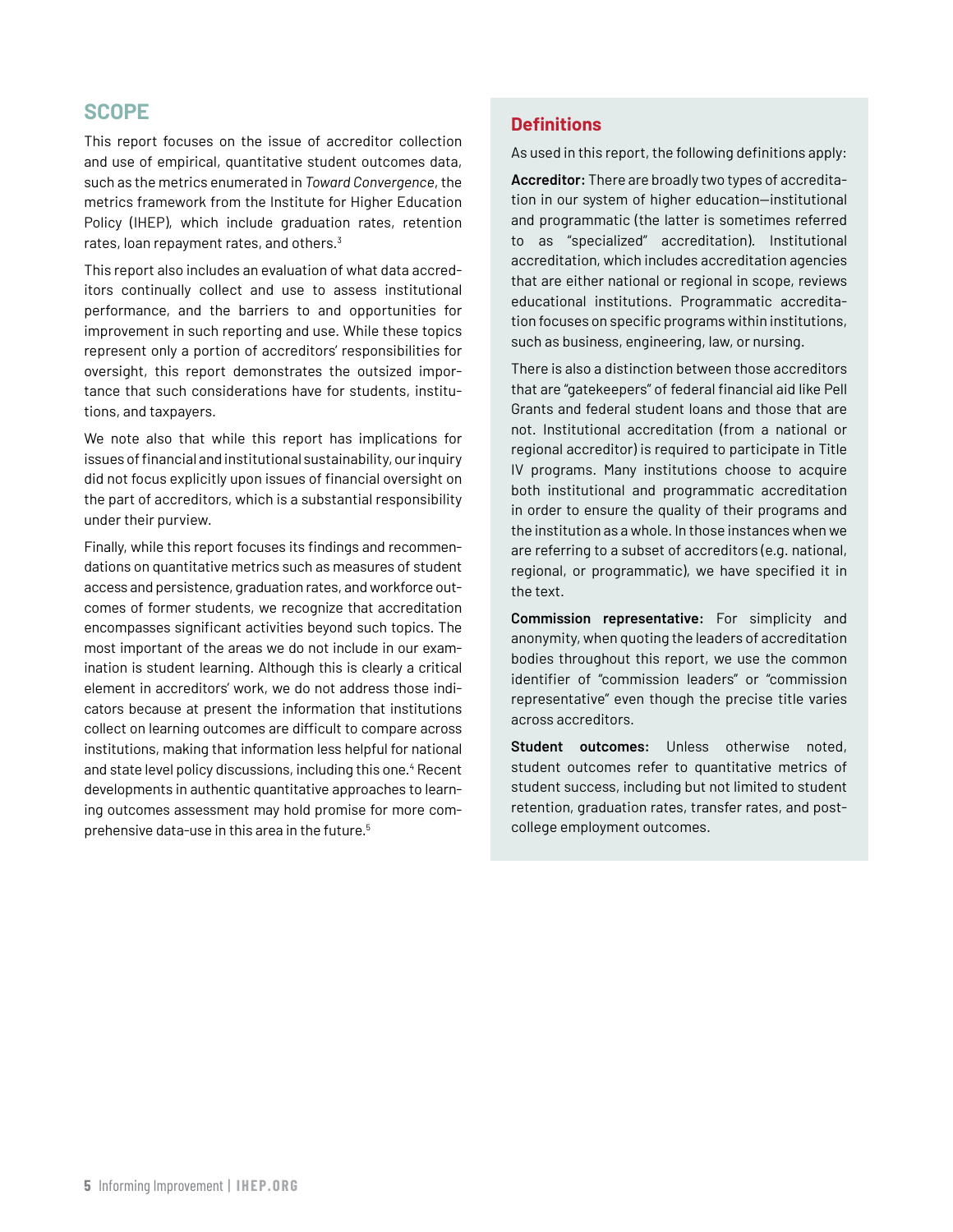# **KEY FINDINGS**

First, some context. In the past, accreditors have been maligned as only focusing on weak input measures—for example, the number of volumes in institutions' libraries but that is an incomplete and unfair characterization. Accreditation review, because it is based in peer review, has been historically driven by qualitative indicators, judgements founded in peers' professional experience. Now that the higher education field has more fully embraced quantitative indicators as well, it is possible for these to be combined with accreditors' focus on qualitative indicators to provide more meaningful, comprehensive, and proactive quality assurance.

One example of increased attention to identifying meaningful quantitative indicators is the 2018 review of institutions with low graduation rates by the Council of Regional Accrediting Commissions (C-RAC)—a group of regional accreditors themselves.<sup>6</sup> Some accreditors are working to go further, designing their own measures and methods of incorporating outcome data to inform their reviews, and a few accreditors (especially those that oversee career-focused programs) make accreditation decisions based in part on outcome metrics, some of which include thresholds at which specific consequences apply.

Against this landscape of accreditation's history and these recent developments, this section describes key findings from our research.

# **1**<br>1 **Finding: Accreditors recognize the value of improving the availability, uniformity, accuracy, and timeliness of federal postsecondary data collections.**

**The benefits of making more data available.** In interviews, nearly all of the commission leaders recognized the value of increasing the quality and comprehensiveness of data made available through federal collections. For example, when discussing new Integrated Postsecondary Education Data System (IPEDS) Outcome Measures (OM), a graduation rate metric introduced by U.S. Department of Education (ED) in 2017 that accounts for transfer and part-time students, one commission representative said, "We're very pleased that they're [ED] doing that [OM]. I think everyone is quite happy about that." This comment was echoed in many of our other conversations.

These comments aligned with one of the primary points of consensus established in the C-RAC graduation rate study: acknowledgement of the importance of using data and, specifically, a shared commitment to improving accreditor use of data. In that report, regional accreditors collectively

#### **What do we mean by "data-use"?**

When referring to "use" of data, we are broadly referring to two distinct but related actions. First, we are describing a comprehensive approach to integrating quantitative data on student outcomes throughout each phase of the accreditation process. Specifically, once a group of accreditors receives data from an institution, data-use would include, at a minimum: (1) an initial analysis of data to inform the structure and content of site-team accreditation reviews; and (2) during the accreditation process, ongoing assessment of outcomes, as revealed through data, used to inform conversations, conclusions, and decisions. This type of data-use would enable accreditors to direct limited staff resources and time to institutions evincing the most concerning results on quantitative metrics, allow them to prospectively develop site visits and requests for further written information based on each institution's strengths and weaknesses as revealed in quantitative outcomes, and, finally, to implement collaborative improvement plans that set realistic but aspirational quantitative goals for improvement.

Second, "data-use" may also refer to imposing consequences based on failure to meet a threshold or comply with a set of metrics. These consequences could include probation, orders to show cause, or more severe actions such as revocation of an institution's or program's accreditation. In addition, these consequences can include constructive steps: further investigation into the factors driving performance on specific metrics, or additional accreditor support for institutional improvement in key areas.

Because we frequently are referring to data-use in only one of these senses, to delineate between the two, we refer in the text either to integrating data into the review process or imposing consequences, respectively. In no instance do we use the term to mean only developing bright-line indicators that are used to revoke accreditation.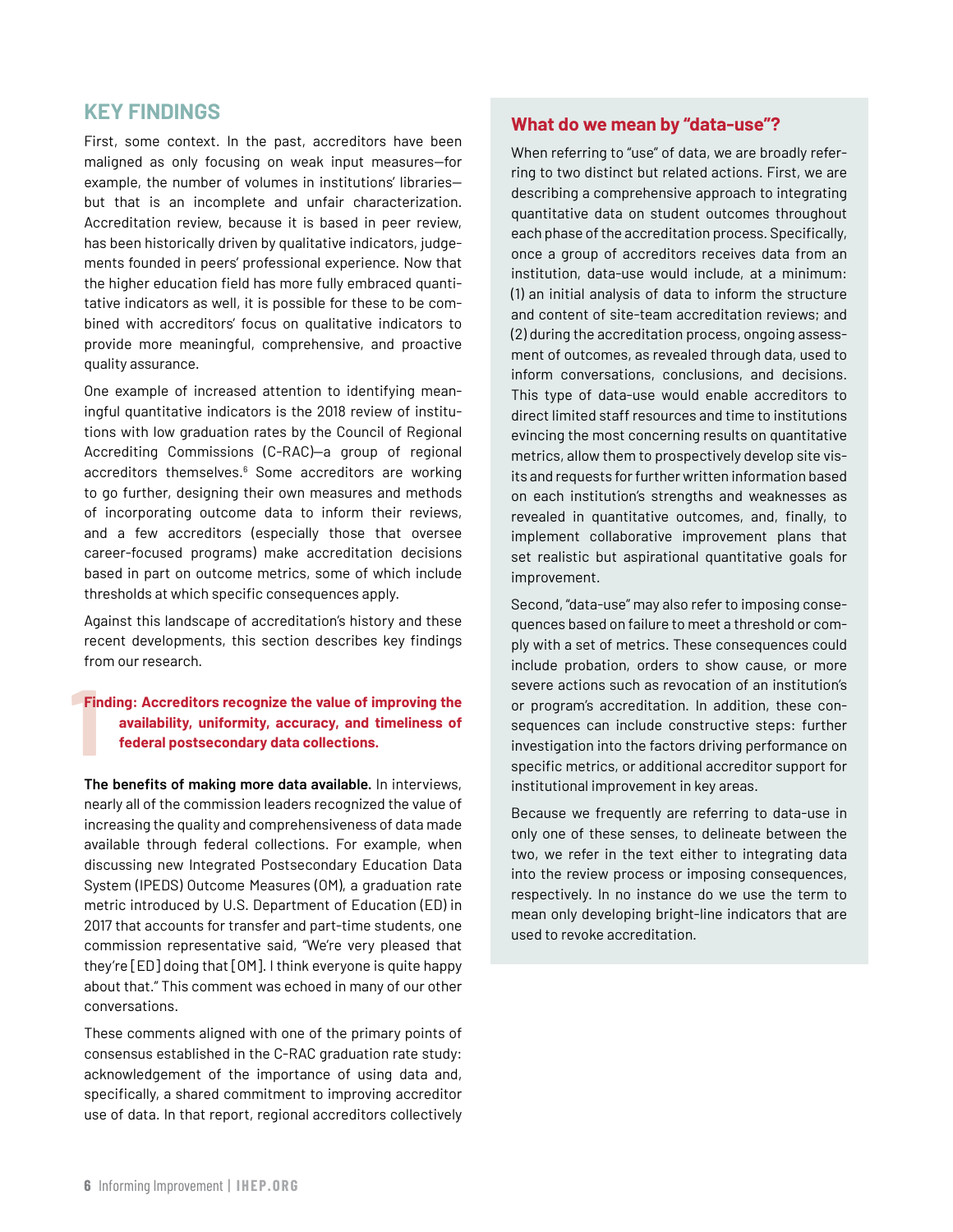

NEARLY ALL COMMISSION LEADERS SAID THAT A TOP PRIORITY WAS GETTING ACCESS TO BETTER DATA, ESPECIALLY FROM A TRUSTED PUBLIC SOURCE LIKE THE FEDERAL GOVERNMENT.

expressed that they were "fully committed to helping their regions and individual institutions improve their graduation rates and to help policymakers in their efforts to improve graduation rate measures and hold institutions accountable." The study reported that the same held true for institutions, who recognized that "there is a significant amount of effort" in reporting these figures, and told accreditors that "they do prefer it, that they think they get real value out of knowing how they're performing relative to these benchmarks and they can use those benchmarks to set goals."7

**The need for uniformity across institutions.** In addition to acknowledging the usefulness of data generally, most of the commission leaders also sought a common typology of measures and terms, so that data are not only more straightforward to calculate but are more comparable across institutions and programs. They wanted improvements including common, validated definitions of metrics and the ability to report outcomes at various points in students' educational trajectory. For example, one commission representative said, "I'd love to just come up with a common definition of graduation, what is 'graduated'? If we could do that, that would solve a lot of problems, but everybody wants to exclude every student from the graduation rate calculation." Despite these limitations, graduation rates are commonly used by accreditors, but improved federal data could also include better measures of less commonly used factors, such as transfer rates or post-college outcomes.

**The value of ensuring data accuracy and timeliness.** In our interviews, nearly all commission leaders said that a top priority was getting access to better data, especially from a trusted public source like the federal government which regularly provides data on key measures through sources such as IPEDS, the College Scorecard, and others. These federal data sources contain limitations and are not fully comprehensive, but they are relatively consistent and reliable. Federal data are also available without a fee.

At least one commission leader acknowledged that some of the existing data are only provided at the state level, which is insufficient, since with "state data systems, if it's not connected to anything else really, you get very incomplete data." Others recognized the value of the federal government's role in providing more complete information on student outcomes, saying: "I think the [student-level data network] $8$ would help. It's not going to do the whole thing, but I certainly do think it would help." Another said, "The data I wish I had was what happens to students who drop out. There's just nowhere to know where they get picked up again, or what happens to them. Do they reappear somewhere? That's a challenge." This lack of access to important data is a real barrier to institutional quality improvement and accreditor oversight. One commission representative stated, "If there were data in which we felt sufficiently confident, we might have a bright line minimum number or a regulatory release sort of thing that followed from a top line that we thought was good enough. Problem is, we don't have them."

# **2**<br>Progr **Finding: Accreditors collect several institution-level measures of student access and success.**

**Progress on incorporating data—but quality and metrics vary across accreditors.** A review of accreditors' standards, institutional self-studies, and annual requests for additional information demonstrates that all accreditors are requiring institutional reporting of several quantitative outcome metrics. In our interviews, most commission leaders agreed that over the last couple of years, "there is an increasing emphasis on using data and an increasing attention to academic quality and academic success, student success." Many commented that, thanks in part to improved technology, their teams are improving their ability to collect data, and to find data useful.

The choice of metrics, however, varies—sometimes considerably—across agencies (see **Table 1** for specific data collected by each participating accreditor). And it is unclear the extent to which all accreditors use the collected data—of whatever metrics—to drive colleges to improve their performance, which we discuss in more detail below.

Accreditors recognize that more can be done, including improving the quality of data reported by institutions. One commission representative said, "The use of data is a hot topic even at the commission level, and we have a data working-group of staff and commissioners really trying to peel this exact onion of, what are the data elements we need… as well as what are the key data elements that from our policy perspective are most useful to the team members, to the staff in understanding what's happening at the institution as well as making accreditation decisions."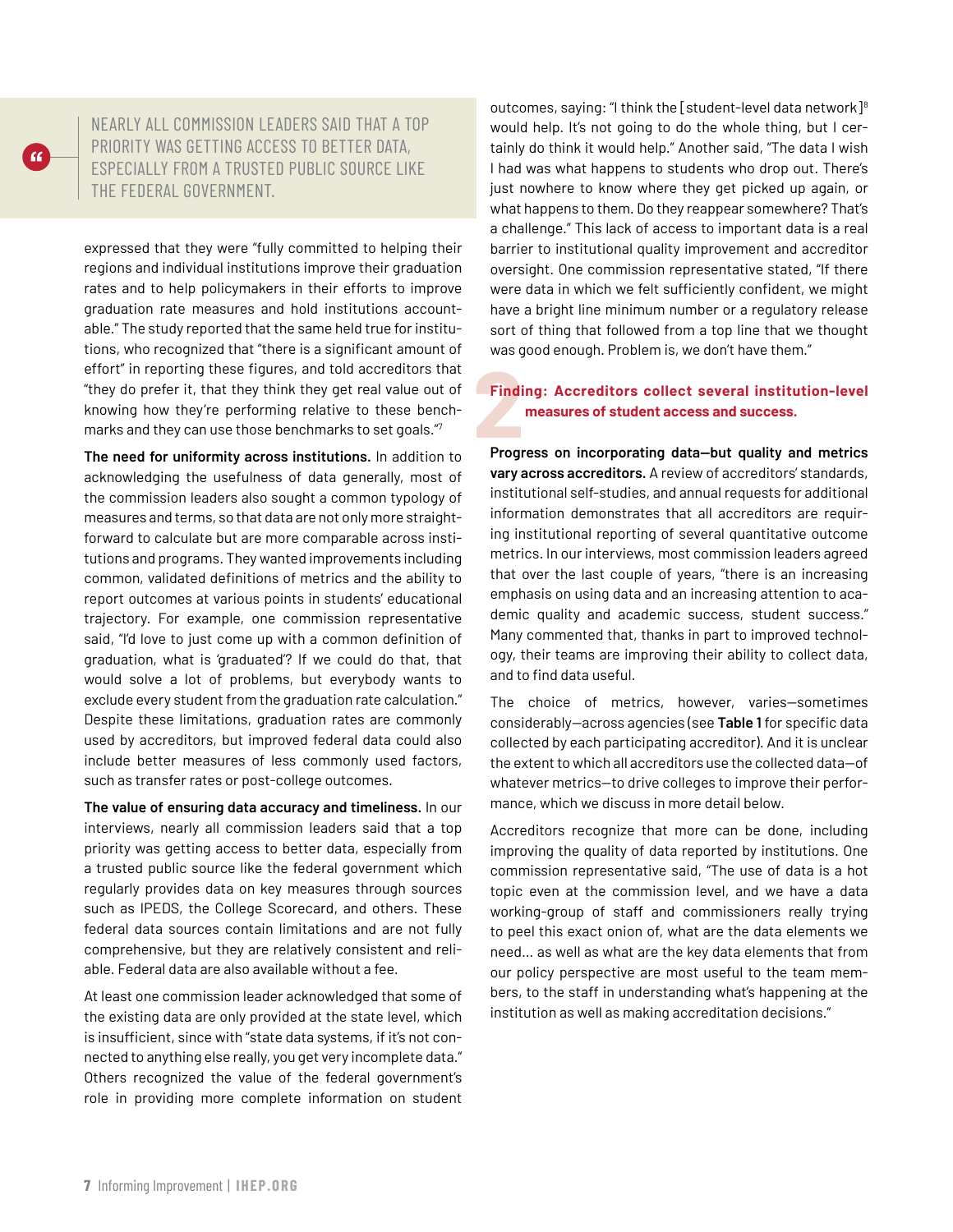**Examples of data collection.** Here are other ways accreditors are collecting data, supplementing existing data collections, and using data in reviews:

- 7 *Including data from multiple sources.* Accreditors are making efforts to collect data from multiple sources, including IPEDS and the National Student Clearinghouse.
- **Increasing the number of data points.** Over the past several years, accreditors have increased the number of data points collected to provide a more complete picture of changes in performance.
- 7 *Exploring new metrics and a multiple measures approach.* Under the title of the Graduation Rate Dashboard,<sup>9</sup> the WASC Senior College and University Consortium (WSCUC) developed new metrics for graduation and credit

redemption, intended to supplement the federal graduation rate definition by using multiple measures.

- 7 *Including employment outcomes data.* There is growing commitment, primarily among accreditors overseeing career training programs, to collecting employment outcomes data, including the use of employer surveys.10
- 7 *Exploring options for measurements through new research.* Emerging accreditation-focused research commissioned by the Higher Learning Commission (HLC) and conducted by its member institutions and other stakeholders has highlighted topics such as ways to holistically measure student success, including accounting for varying student goals and risk factors, and addressing how data can effectively drive improvement.

#### **Table 1: Overview of accreditor data collection**

**Summarized below is an examination of whether the accreditors reviewed in this report collect various quantitative outcome metrics, and whether those metrics are disaggregated on the basis of race, Pell Grant status, or both. We have selected the most critical metrics articulated in IHEP's "Toward Convergence" metrics framework, and based our initial research into these metrics on the analysis in the Center on American Progress (CAP) report on accreditor data collection and use. This analysis evaluates the collection of these data based on publicly available accreditor information, primarily annual information collections, supplemented in some cases by a sample of institutional self-study documents. Prior to publication of the final version of this report, the accreditors listed were given an opportunity to review and voice comments and concerns, if any.**

| <b>STUDENT OUTCOME INDICATOR</b>      | <b>ABET</b> | <b>ACCJC</b> | <b>ACCSC</b> | <b>ACEN</b> | <b>DEAC</b> | <b>HLC</b> | <b>NECHE</b>           | <b>NWCCU</b> | <b>SACSCOC</b> | <b>WSCUC</b> |
|---------------------------------------|-------------|--------------|--------------|-------------|-------------|------------|------------------------|--------------|----------------|--------------|
| <b>Total enrollment</b>               |             |              | $^2$         |             |             |            |                        |              |                |              |
| Number of completers                  | œ           | ●            |              |             | ●           |            | $\bullet$              |              |                |              |
| Completion rate                       |             |              |              |             | ●           |            | $\bullet$ <sup>3</sup> | ●            | $^4$           |              |
| Cohort default rate                   |             |              |              |             |             |            |                        |              |                |              |
| Retention/withdrawal rate             |             |              |              |             | ●           |            |                        |              |                |              |
| Licensure/certification passage rate  |             |              |              |             |             |            | ●                      |              |                |              |
| Transfer-out rate                     |             | ●            | ٠            |             |             |            | ●                      |              |                |              |
| Loan repayment rate                   |             |              |              |             |             |            | ●                      |              |                |              |
| Employment rate (for career programs) |             | ●            |              | ●           |             |            | ●                      |              |                |              |
| Median earnings                       |             |              | ٠            |             |             |            |                        |              | ٠              |              |
| Credit completion                     |             |              |              |             |             |            |                        |              |                |              |
| <b>Credit accumulation</b>            |             |              |              |             |             |            |                        |              |                |              |
| Gateway course completion             |             |              |              |             |             |            |                        |              |                |              |

o **Elements disaggregated by race and Pell status** o **Elements disaggregated by race only** o **Elements disaggregated by Pell status only** 

1 NWCCU does not require disaggregated reporting on the basis of income or race, but does require the institution to report whether they are designated by ED as one or more classifications of Minority Serving Institutions.

2 ACCSC requires disaggregated reporting of enrollment on the basis of Pell receipt and ethnicity, rather than race.

3 NECHE is the only accreditor that we reviewed that explicitly requested IPEDS OM measures in addition to their own graduation rate measure.

4 SACSCOC collects completion rate data in the form of IPEDS Graduation Rate, IPEDS Outcomes Measure, and National Student Clearinghouse Total Completion Rate; for those institutions that do not report to IPEDS, institutional data is provided directly to SACSCOC using IPEDS completion formulas. SACSCOC disaggregates completion rate on the basis of ethnicity, rather than race.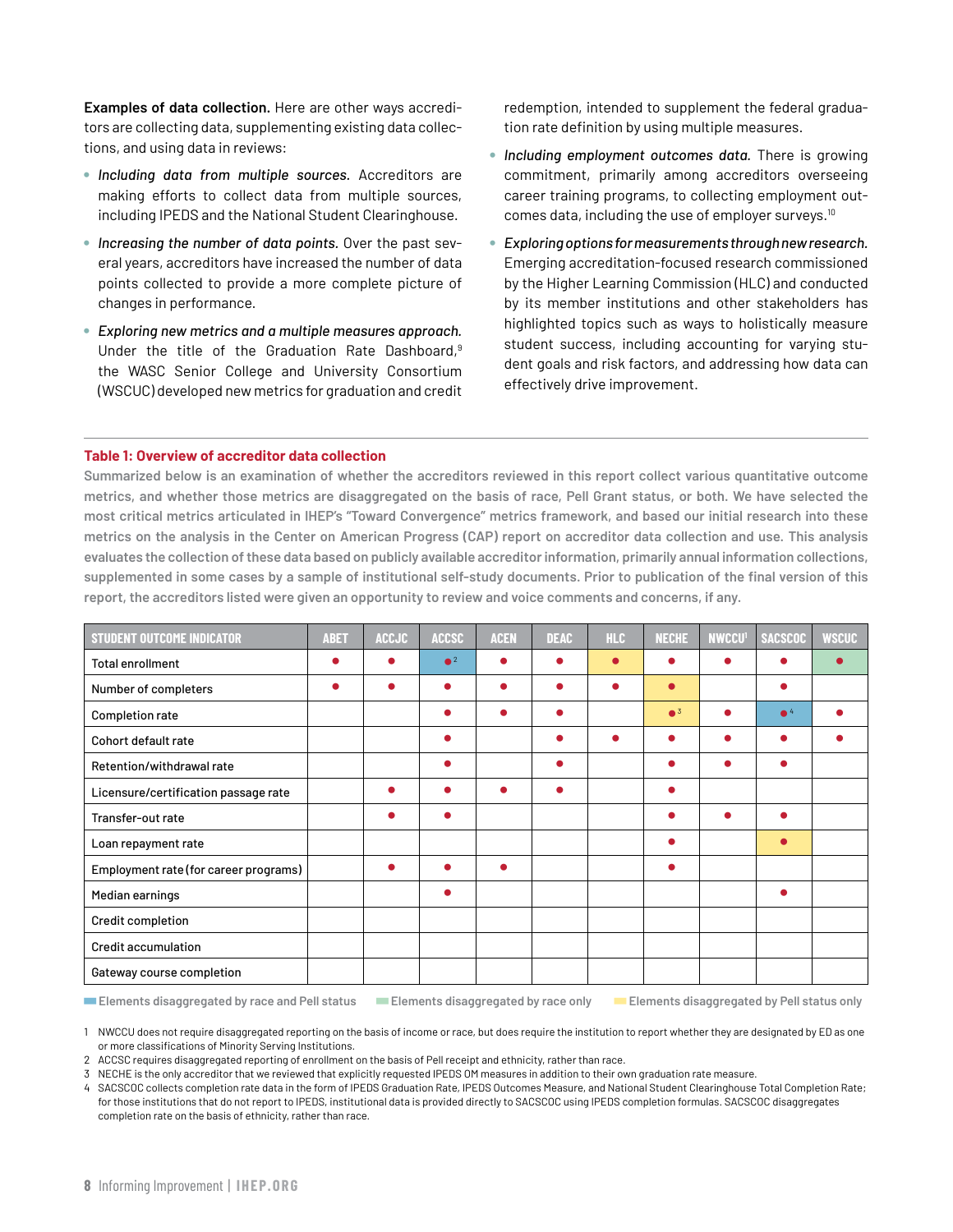**• Introducing new data collection tools.** Many also are starting to use more robust data tools, including Salesforce. One commission representative stated that, "We're moving to using Salesforce as a data management system. I was just in a meeting with the presidents of the other regionals. It looks like almost all of us are going to use Salesforce which would give us a common database, a way to share data."

**Financial advantages to increased data-use.** There is also accreditor recognition of the potential—which has, to some extent, already been demonstrated—to lower the cost and effort of making improvements by using data to diagnose problem areas. One commission representative pointed to lack of resources and staff as a reason to increase use of empirical data to drive decisions: "You know, we're small nonprofits so there's only so much we can do, but the entire universe has improved so much in the last five years that we've been able to do more than we ever could from a budgetary point of view and just from a human resources point of view."

Finally, there was an emerging recognition among several of the commission leaders that were interviewed that better use of data is critical not only to the success of institutions, but ultimately to their survival as well. As one commission representative acknowledged, there are "enormous practical incentives for institutions to do this [given the] declining population of 18-year-olds. So, institutions that want good enrollment statistics have every incentive to work on this. So, it's not just an educational motivation or moral motivation or any of that. It's also really a financial motivation."

#### **5**<br>**3 Finding:** *Accreditors repeatedly refer to "using" data in reviews, but there is little evidence that many accreditors integrate data into the review process or base consequences on data.*

**Differences among regional, programmatic, and national accreditors.** The recent effort of regional accreditors, through C-RAC, to identify and work to improve institutions with low graduation rates is an important example of accreditors' progress on using data—which resulted in a study and report of regional accreditors' analysis of graduation rate data. Through that study, accreditors identified institutions that needed immediate accreditor involvement.

The report's findings also reflected how seldom accreditors leverage the data that are collected. For example, while many accreditors have long collected graduation rate data, the C-RAC report spurred them to ask their low-performing  $66$ 

IT'S NOT JUST AN EDUCATIONAL MOTIVATION OR MORAL MOTIVATION OR ANY OF THAT. IT'S ALSO REALLY A FINANCIAL MOTIVATION.

institutions for plans on how to improve, with at least one accreditor requiring additional reporting and justification from several institutions with low graduation rates, in one instance feeling that issues identified through the data justified a site visit. Without these C-RAC-inspired ongoing evaluations, there is a strong possibility that these problems would not have been proactively identified.

Although most accreditors say they use data frequently, when pressed on what that data-use looks like, regional accreditors often did not provide evidence that data drives specific decisions regarding accreditation or improvement requirements, outside of this recent C-RAC effort.

One programmatic commission leader straightforwardly agreed with this conclusion in terms of accreditation practices, stating that "We're probably using less data that you might have imagined." This commission representative seemed to signal there was indeed *some* level of low performance that would signal negative consequences, though it is unclear what such consequences would be: "Reporting that [outcome] data does not influence our accreditation decisions directly. Although, let me just give you a caveat. If it turned out an institution, a program that we went to visit, was graduating less than 5 percent of the students, it would be an issue for us."

Other descriptions of data collection and use that many accreditors shared during interviews were nonspecific: there were repeated mentions of "exploring" predictive analytics, conducting additional research, and "supporting improvements" at institutions.

Our interviews and a review of underlying accreditor documentation confirms what previous research found<sup>11</sup>-the national accreditors we reviewed are further along not only in evaluating the data they collect but in using those data to set benchmarks and in some cases to hold institutions accountable when they fall short. In fairness, national accreditors have relatively fewer barriers to implementing such a system, both because of the relative homogeneity of their institutions (as compared to regional accreditors) and the predominantly career-focused nature of the educational offerings, which make it easier to compare measures such as earnings, employment, and licensure passage rates. However, national accreditors—such as the Accrediting Commission of Career Schools and Colleges (ACCSC) have still put in the effort necessary to identify and define these measures, including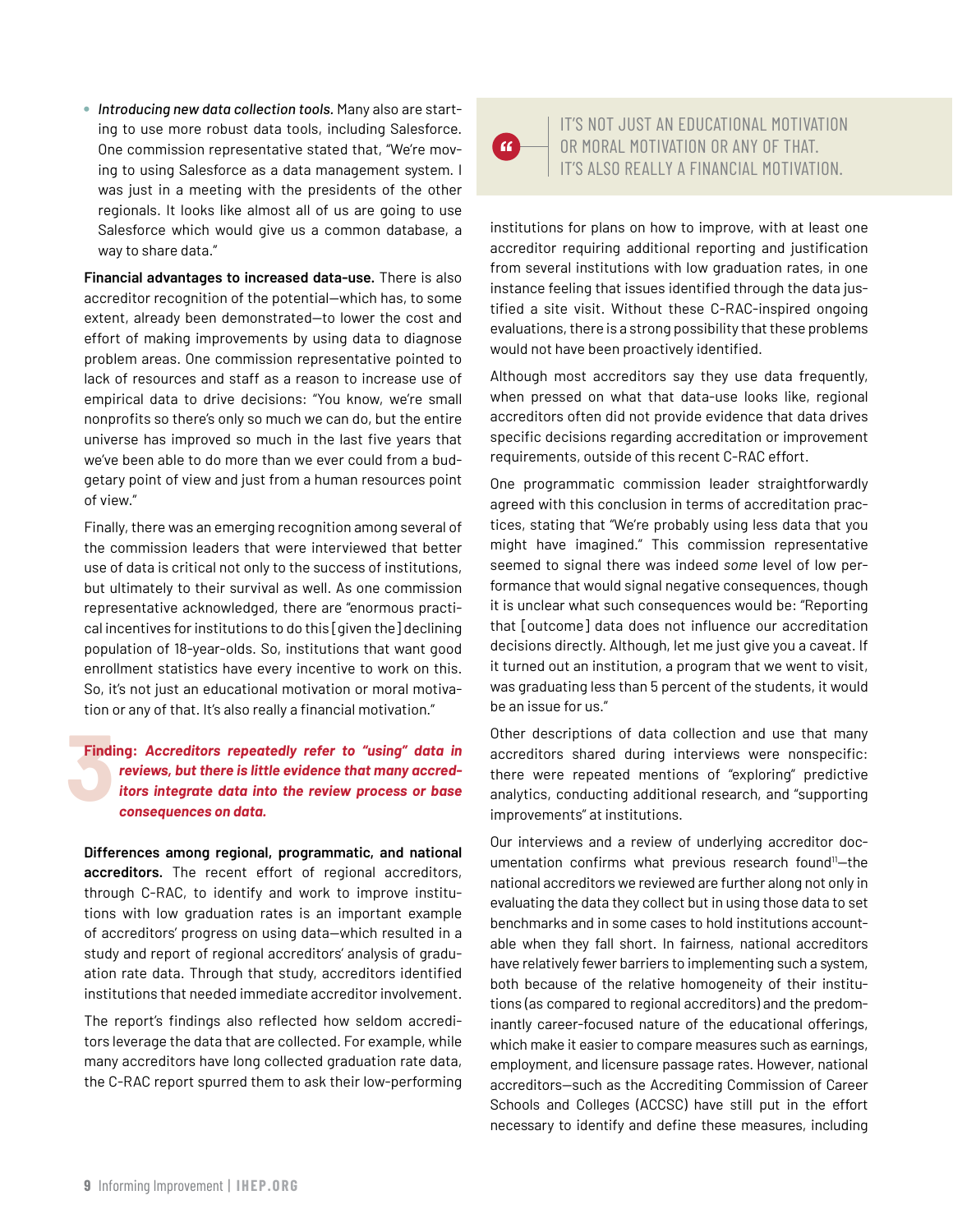

requiring surveys and audits in some cases (see more detail in the **Case Studies sidebox**). Those efforts could be replicated or adapted to the regional and programmatic contexts.

**Improvement and consequences.** Improvement and consequences should be closely linked. But, significantly, we have seen no compelling evidence that institutions that do not improve on student outcome measures are at risk of real consequences, like loss of accreditation. For example, the C-RAC report noted that when HLC conducted a study that assessed what various institutions do to improve graduation rates, they found that institutions "Monitor course completion rates of their students; Monitor the transfer-out rate of students; Set a target graduation rate; Monitor the graduation rate of students who are not included in the IPEDS graduation rate reported to the U.S. Department of Education." Another regional commission representative said, "We will see how well they're doing, recognizing you don't change graduation rates overnight. But to at least make sure they're at least making progress in moving forward."

This monitoring is a necessary prerequisite to encouraging appropriate institutional responses but monitoring alone is insufficient to ensure institutions are making continuous improvements for all students, particularly low-income students and students of color. In this sense, data should be used to design or focus technical assistance, identify how to better allocate resources, and connect institutions with peers for assistance and lessons learned.

Our study found that some accreditors—both regional and national—are making a more explicit commitment to using data to set benchmarks that would, at minimum, result in this type of targeted continuous improvement in response to institution or program-level performance issues. For example, the Southern Association of Colleges and Schools Commission on Colleges (SACSCOC) is attempting to benchmark its diverse institutions by having institutions themselves set benchmarks and comparison peer groups—with initially encouraging results (see more detail in the **Case Studies sidebox**).

For those accreditors that do set benchmarks, commission leaders emphasized that a failure on a benchmark does not serve as a basis to revoke accreditation; instead, a drop or a failure on a metric begins a collaborative evaluation and improvement process. One commission leader said, "don't

get the impression that if a program dips below the benchmark, it's automatically done. It's the beginning of an analysis and sort of beginning of the conversation around, all right, what's going on with this program?" By the same token, however, reaching the benchmark is not the end of the oversight evaluation. The same commission leader expressed this sentiment, noting that "the benchmark is not your goal. If you're just shooting for the benchmark, congratulations, you're below average."

Another commission representative offered a different reflection on tying consequences to data, saying "Just like any other standard, when they're out of compliance, they're out of compliance. At some point, it could end up that they'd be on warning or probation or drop from membership.... We don't have though, what I would call or what Margaret Spellings used to call 'bright line indicators,' for graduation rates or anything else."

# **4 Finding:** *Accreditors very rarely disaggregate data for purposes of promoting racial, ethnic, and socioeconomic equity.*

Our higher education system continues to perpetuate racial and socioeconomic inequities in college enrollment and completion.<sup>12</sup> Yet, some institutions have narrowed or closed equity gaps, promoting high levels of success for all students and demonstrating that what institutions do matters. It is also true that, as arbiters of quality at colleges and universities, what accreditors do matters in ensuring that students of color and students from low-income backgrounds benefit from high levels of postsecondary quality just as their white and wealthier counterparts do.

In our interviews and research, however, we found that apart from a few instances, accreditors do not require data disaggregation by race or income nor do they focus explicitly on equity. The sole metric we found to be collected on a disaggregated basis by multiple accreditors was enrollment. Only one accreditor collected disaggregated data on graduation rates on the basis of both race and Pell status, while one accreditor disaggregated graduation rates and the number of completers for Pell status only. Finally, one accreditor looked at loan repayment rates disaggregated by Pell status (see **Table 1**). Accreditors otherwise do not collect or require disaggregated data by race or income, even though disaggregated leading indicator metrics, such as retention, credit accumulation, or gateway course completion could be especially useful for continuous improvement efforts because they would allow accreditors and institutions to take action in real time, helping students while they are still enrolled and identifying and addressing equity problems as early as possible.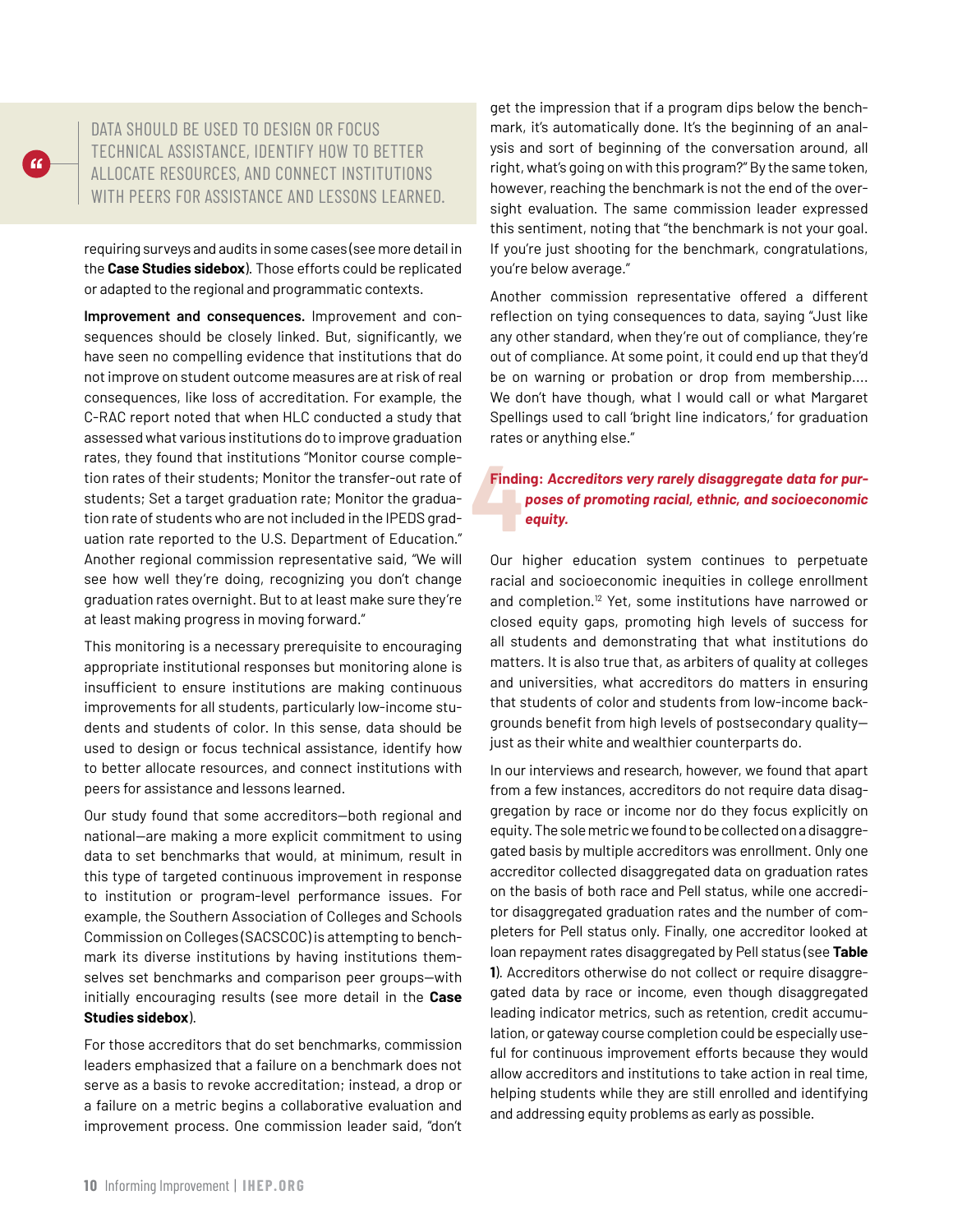#### **Case Studies**

Some accreditors are proactively using data in innovative and productive ways. Not all practices will be universally applicable in separate accreditation contexts, however, and it is unrealistic to assume that all accreditors could undertake identical initiatives. These examples illustrate a few ways accreditors have demonstrated not only a commitment to the importance of data-use, but the ability to overcome shortcomings of existing systems by proactively making voluntary improvements. Accreditors have opportunities in several contexts including the Council for Higher Education Accreditation (CHEA) and C-RAC—to share promising practices and learn from one another, and we recommend that accreditors leverage these chances for collaboration to make improvements to their existing processes.

#### **SACSCOC measures progress against baseline performance on completion metrics.**

SACSCOC has addressed the challenge of diverse institutional missions and student populations by offering institutions several completion metrics from which to choose. In 2017-18, member institutions with undergraduate programs were asked to identify a key student completion indicator from the following completion metrics: (1) the completion rate based on the data annually reported to SACSCOC by member institutions, (2) the "traditional" IPEDS overall graduation rate (within 150 percent of time), (3) the IPEDS Outcome Measures (8-year award rate), and (4) the National Student Clearinghouse total completion rate (6 years). The institution's performance on that year's selected key student completion indicator was used to create a baseline performance level, and subsequent performances were compared to baseline levels.

At that time, the Commission also asked institutions to select approximately 10 institutions they considered to be their peers in the region. As a result, the Commission was able to provide each member institution with its own performance data using their preferred completion indicator, along with the average performance of their peers on that metric. Institutions were then asked to include a discussion of student success dynamics on the selected key completion indicator in the decennial Compliance Certification Report and in the Fifth-Year Interim Report. Ongoing peer evaluation committees have used this information as context to inform their reviews.

#### **ACCSC defines completion and employment metrics and thresholds.**

ACCSC relies on a variety of information when reviewing institutions and programs. More specifically, since 1998, ACCSC has focused their student achievement metrics on graduation rates and employment rates using data they collect outside of federally provided data. ACCSC has calculated its graduation and employment benchmark rates based on cohorts of students who start in the same program at the same time. Graduation is measured at 150 percent of normal time to program completion, and the employment rate measure three months after graduation to allow for students to secure a job.

Once every cohort's graduation and employment rates are calculated, the data is aggregated to establish a graduation rate and employment rate for each program. Those rates are then evaluated relative to ACCSC's published graduation and employment benchmarks. Graduation rate benchmarks vary based on program length and are set one standard deviation below the average graduation rate for programs of similar length. The employment rate benchmark is set for all program regardless of length because the correlation of a program's length to its employment rate is not as great as it is for graduation rates. For example, the established benchmark graduation rates for programs 1-3 months is 84 percent, for programs 10-12 months is 55 percent, for programs 19-23 months is 43 percent, and for program 24 months and greater is 40 percent. The established employment rate benchmark is 70 percent for all programs.

Every year ACCSC members submit graduation and employment data, allowing ACCSC to assess performance and evaluate what actions, if any, need to be taken to press quality vis-à-vis student achievement. When a school or program approaches a benchmark "danger zone" this sets off a figurative alarm; at that moment, ACCSC may require more information, detailed reporting, or heightened monitoring. Later repercussions could include an on-site visit, and if the program still does not improve, the Commission would likely revoke a program's approval or take an institutional action such as a Warning or Probation.

*continued on page 12* l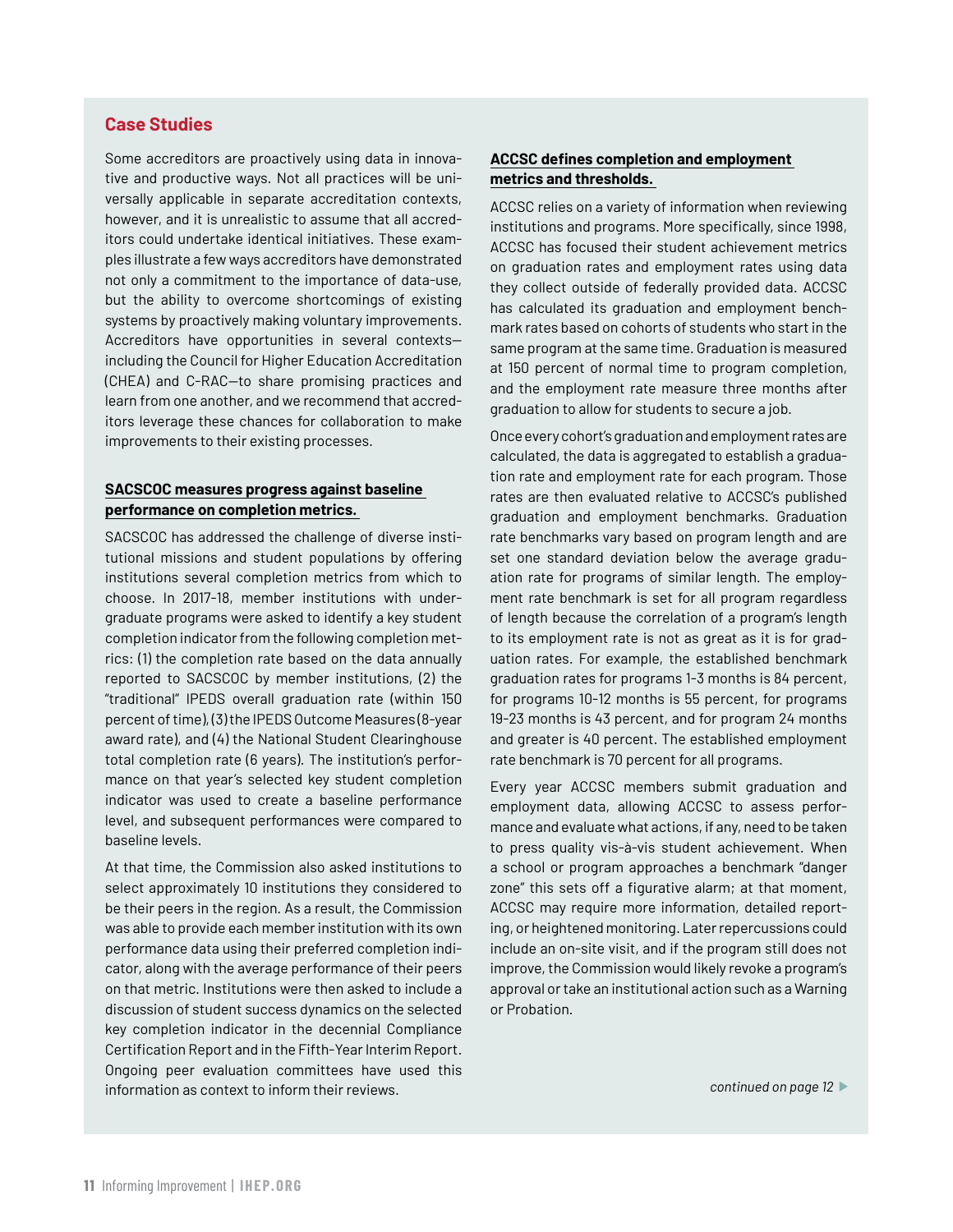#### **Case Studies***, continued from page 11*

#### **ACEN benchmarks program performance on completion, job placement, and licensure pass rates.**

As an accreditor for nursing programs at a wide variety of degree levels, the Accreditation Commission for Education in Nursing (ACEN) emphasizes continuous self-assessment and focuses on several outcome measures. These measures include program completion, job placement, and licensure examination pass rates—the latter of which is assessed at the state level.

In regard to program completion and job placement, ACEN requires institutions and programs to set their own benchmarks of success using measurable, realistic, and reasonable expected levels of achievement (ELA) for completion and job placement rates. In each annual report, institutions and programs must identify their assessment methods and specify how their performance compared with the ELA. While institutions and programs set their own ELA benchmarks, ACEN is involved in that process and provides encouragement and support to nudge programs towards continuous improvement.

For licensure examination pass rates, each State Board of Nursing regulates nursing standards and sets the pass rate for nursing programs in their respective states. ACEN decided to adopt 80 percent, the most common pass rate set across a majority of states, as their benchmark. Once licensure exam information is published for a given year, the institution and program must report that data and assess how well they performed in relation to the 80 percent benchmark.

Overall, and arguably most importantly, institutions and programs must collect assessment data to measure against these expected levels of achievement and licensure pass rates, analyze that measurement, and provide documentation demonstrating that the assessment data are being used to maintain and improve student outcomes.

#### **WSCUC creates a graduation rate dashboard (GRD) metric and embeds key indicators in the institutional review materials.**

WSCUC emphasizes "multiple measures," including the Graduation Rate Dashboard (GRD) it developed to complement and fill in some of the deficits that existed in 2014 in IPEDS. The GRD sought to build upon existing first-time, full-time federal graduation rates and aims

to do so in a way that counts all students regardless of how they enrolled (first-time or transfer, lower or upper division, part-time, full-time, and for all types of degree programs).

The GRD collects six data elements to quantify both the Unit Redemption Rate (URR) which measures the proportion of credits that can be ascribed to a particular institution toward a student's degree completion, and the Absolute Graduation Rate (AGR) which uses the URR to develop an estimate of the proportion of entering students at an institution who successfully graduate regardless of how long it takes them. One benefit to using URR is that it is not dependent on a fixed timeline and tends to be more sensitive to how much time, effort, and money students invest in an institution prior to dropping out.

WSCUC requires schools to "engage" with the GRD, meaning institutions must be able to have a meaningful discussion about GRD and any other outcomes that matter to them, how they measure those outcomes, and how they connect outcome data and other indicators to student success improvement.

WSCUC has also started to present a few "key indicators" to lead off its internal institutional review materials, so that at every stage the review team, decision-makers, and staff are attuned to basic performance metrics and context. The current data points available across the agency's universe of institutions are graduation rates (4- and 6-year IPEDS plus the GRD), overall graduate and undergraduate enrollment and percent Pell enrollment, cohort default rate, total expenditures, and federal financial composite score. WSCUC uses these measures to call attention to outcomes in preparing lines of inquiry for discussion with institutions and to identify areas of possible concern or effectiveness. This opens the door for schools to share and reflect on additional data they find most revealing and useful for understanding where they are and whether their efforts are making a difference. WSCUC's next steps include (1) building out trend and then comparative information to deepen the conversation, (2) continuing to prepare site evaluators and staff to be consistent and skilled in guiding effective exploration of outcomes relative to accreditation standards, and (3) incorporating existing student learning outcomes measures and identifying additional high-value metrics, especially for post-graduate success, to include in this process.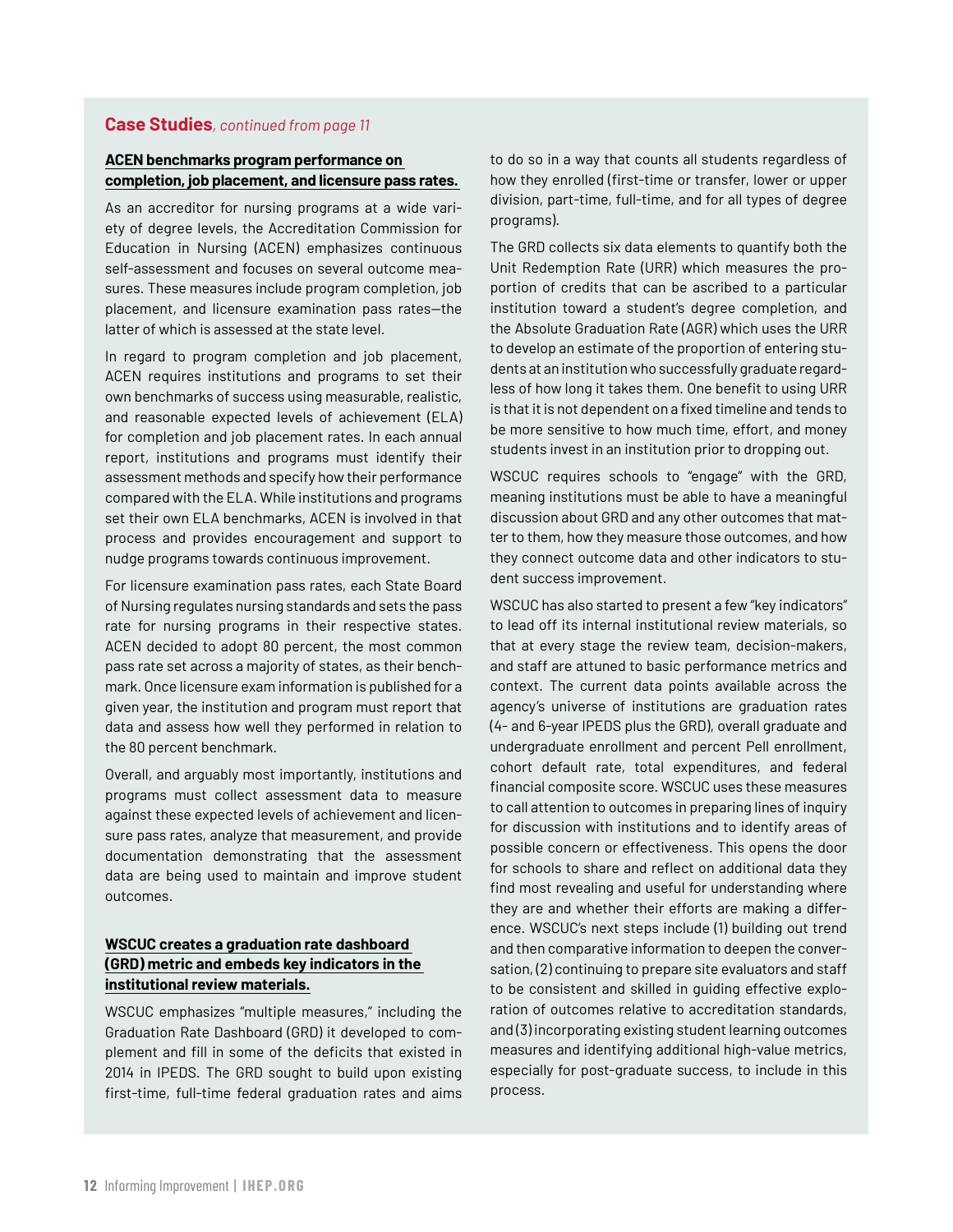These findings about the lack of data disaggregation were reinforced in our conversations with accreditors. One commission representative said that while the accreditor's staff evaluates data disaggregated "by Pell status, we have not yet looked at the other demographic information. We'll look at HBCU [historically black colleges and universities] rates versus PWI [primarily white institutions] rates. But otherwise, we don't use the racial or gender data. We haven't." Other commission leaders were more blunt in their assessments of data disaggregation. One said, "we do not disaggregate data" based on race, ethnicity, income, or disability status; another said, "we don't really get into... we don't ask for demographics." Finally, a third commission representative commented, "this [improving results for historically underserved students] is not the focus of accreditation. I can't count the number of times I have heard 'if only accreditation agencies required X.' The agenda for accreditation agencies is improving educational quality for all and to be a reliable source for judging educational quality. That is our charge by the federal government and this must be our focus. If we fail in our charge, then we won't exist and then everyone loses. Accreditation isn't here to solve social issues."

AS ARBITERS OF QUALITY AT COLLEGES AND UNIVERSITIES, WHAT ACCREDITORS DO MATTERS IN ENSURING THAT STUDENTS OF COLOR AND STUDENTS FROM LOW-INCOME BACKGROUNDS BENEFIT FROM HIGH LEVELS OF POSTSECONDARY QUALITY—JUST AS THEIR WHITE AND WEALTHIER COUNTERPARTS DO.

Our review of standards and public documents underscored these comments, showing that many accreditors have not demonstrated a public commitment to addressing equity considerations by incorporating equity or data disaggregation requirements into their standards and policies (see the **Sidebox on Equity, Diversity, and Inclusion Policies** for notable exceptions).

Although data disaggregation is not enough, in and of itself, to focus institutional resources and commitment toward students who have been historically underserved by higher education, it is a necessary precondition to such efforts. Without such data disaggregation, institutions and programs will not be aware of access and success gaps between their students of color and white students, much less will they be able to evaluate whether interventions to close such gaps are effective over time.

#### **Equity, Diversity, and Inclusion Policies**

Only two regional accreditors explicitly mention equity or disaggregation in their standards and policies, and only a few nod to the related issues of diversity and inclusion. Those who do reference equity include WSCUC, whose "equity and inclusion policy" states that a "commitment to student learning and success requires that institutions actively seek to support the success of all of their students" and that institutions must demonstrate "the willingness and capacity to identify and address equity concerns among campus constituents."13 WSCUC also evaluates equity by requiring institutions to compare academic success of subgroups of students, and evaluates inclusion by requiring institutions to measure general student satisfaction and campus climate.

Similarly, the Accrediting Commission for Community and Junior Colleges (ACCJC) requires that each institution "disaggregate and analyze learning outcomes and achievement for subpopulations of students. When the institution identifies performance gaps, it implements strategies, which may include allocation or reallocation of human, fiscal and other resources, to mitigate those gaps and evaluates the efficacy of those strategies."14 ACCJC also requires that institutions' educational methods must "reflect the diverse and changing needs of its students, in support of equity in success for all students."15

Other accreditors do not address equity in outcomes, but do have standards that signal the importance of diversity and inclusion. For instance, HLC requires that "the institution's processes and activities reflect attention to human diversity as appropriate within its mission and for the constituencies it serves"<sup>16</sup> and that "the institution engages with its… constituencies and communities of interest and responds to their needs."17 The New England Commission of Higher Education (NECHE) requires that "the institution addresses its own goals for the achievement of diversity among its students and provides a safe environment that fosters the intellectual and personal development of its students."18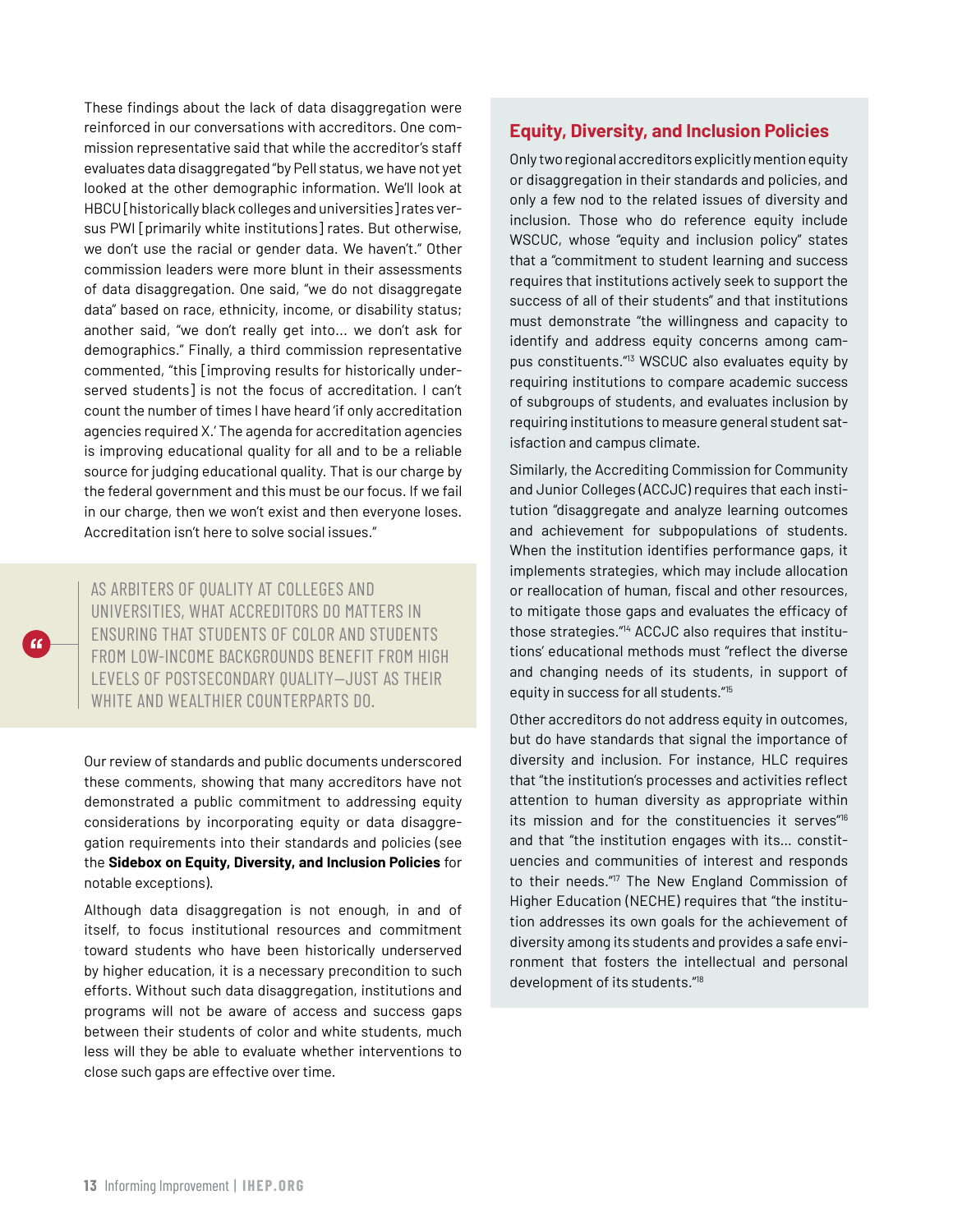# **Findi Finding:** *Accreditors face real but surmountable obstacles that impede progress on improving data collection and use.*

The realities of our higher education system and limits around federal data collection create barriers to systematic and continuous accreditor use of data—barriers that may become more complex as new types of programs become more common, such as very short-term programs, direct assessment (credit for prior learning), competency-based assessment, and subscription models, which allow students to use self-directed study to complete course or credential requirements on a non-regularized schedule.

These issues are real, but they do not represent insurmountable barriers that prevent improved data collection and use. Barriers cited by accreditors—and attempts to address them—include:

**Diversity of institutions and programs.** Many accreditors oversee a wide range of institutions and programs, creating complexities in developing robust data-use frameworks, and most commission leaders noted that this variation was the most significant barrier to their improved collection and use of data. Even among accreditors that predominantly oversee a single type of institution (such as four-year degree granting institutions), those institutions may vary widely in their programmatic offerings, including graduate studies, shorter term or career-oriented programs, or locally-focused programs. One commission representative said, "We do not use a placement rate, because that's just not going to work when most of your students and programs are for working professionals like our schools."

National and programmatic accreditors, however, have a relative advantage over regional accreditors when it comes to standardizing metrics across institutions. Because their member institutions are typically more uniform in their design and student profile, it is easier to define common metrics and set benchmarks for comparison.

At our convening, some commission leaders suggested that accreditors with just a few institutions of a particular type could collaborate with other agencies who have more institutions in that category to get a fuller comparison group and/or more context for comparative performance.

**Improving, but still incomplete nature of first-time, fulltime graduation rates.** For years, due to shortcomings of the federal definition of graduation rate, the only federally available data on graduation rates was limited to first-time, full-time students, representing only about half of today's college-goers.19

The C-RAC report based a significant portion of its findings on the problems with that metric for institutions with high rates of transfer. But while the report included some discussion of the new IPEDS Outcome Measures (OM), which addresses a significant number-albeit not all<sup>20</sup>-of the measurement issues and is already freely available to the public, it does not provide justification for why OM should not become one key method of measuring completion in the near term. Indeed, some institutions and accreditors have already addressed some of these shortcomings by looking at trend analyses, multi-year averages, multiple measures, or a variety of data sources. And, in more thorough conversations with accreditors, they indicated less dire concerns about the limitations of the federal graduation rate measure. During our convening, many accreditors stated that, while available metrics still have limitations, such as a lack of shorter term outcomes and data on what types of institutions students transfer to, they are less concerned today about having to work around the limitations of first-time, full-time graduation rates than they have been in the past. More broadly though, the fact remains that well-crafted and valid measures require more thought and effort than simply flipping a switch labeled "better data."

Furthermore, the addition of OM to IPEDS shows that federal data collections can be improved in response to field pressure. Accreditors can be strong advocates for specific improvements to federal data systems to facilitate their own data-use practices—and should continue to identify what is needed for the field and advocate to policymakers for improvements.

**Lagging outcome metrics.** Graduation-rate measures are retrospective, lagging indicators and do not demonstrate more recent institutional changes. Institutions that would be considered as having "low" graduation rates can shift significantly from year to year and so any single-year measure risks overreaction. Conversely, institutions that may have evinced no warning signs for several years may have sudden negative changes that would not be reflected in averages over time, so both averages and sudden changes should be considering for a holistic institutional view. To give credit to institutions that are currently improving, several commission leaders suggested supplementing lagging indicators with others that are more immediate and can provide context—like retention or gateway course completion. One commission representative said in our interview "Graduation rate indicators are always lagging indicators so six years out hopefully these institutions have really done some stuff in the past six years.… Sometimes retention data for us is more important because it's something that's happening this year."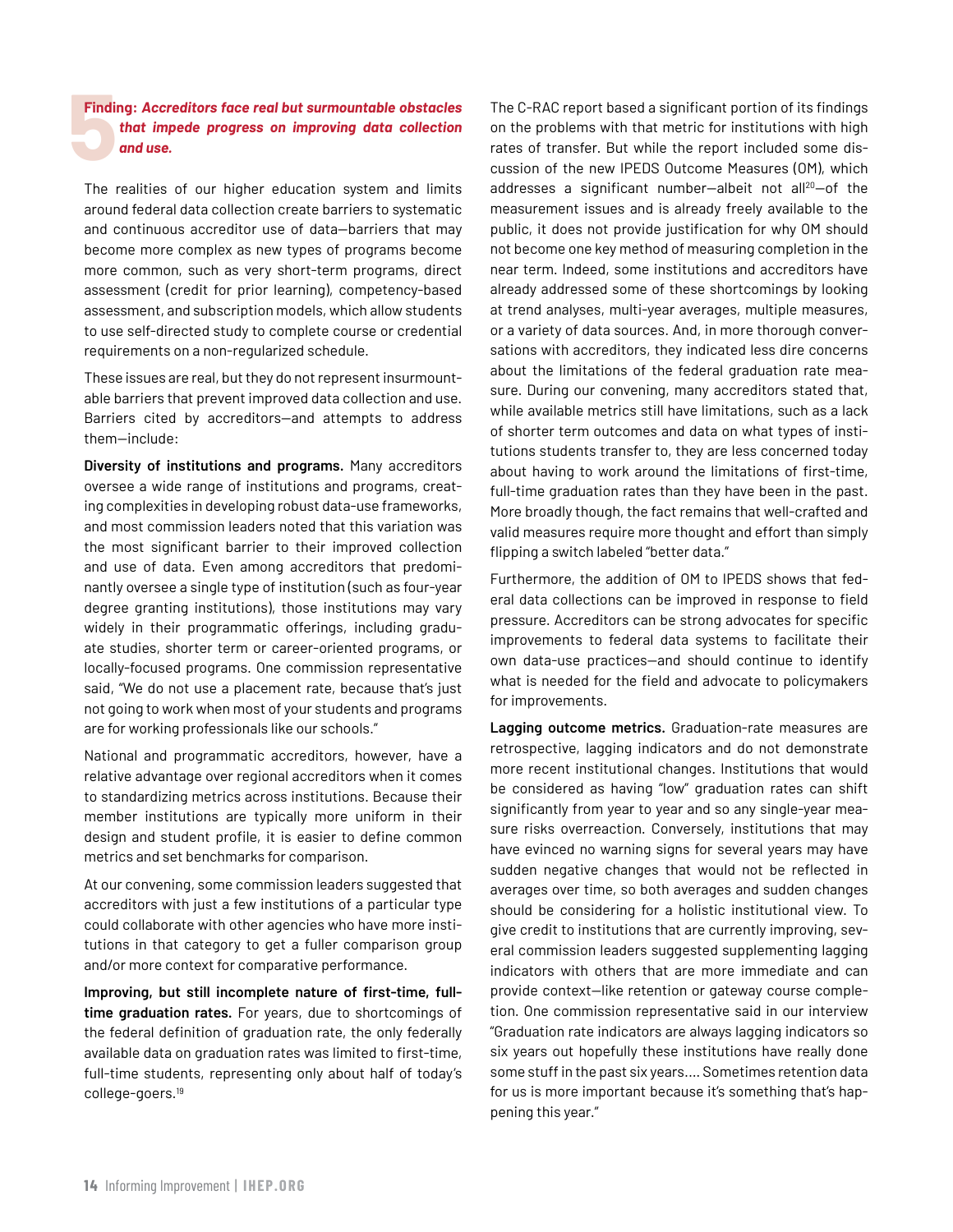**Lack of accreditor and institutional resources.** Many accreditors cited a lack of financial, technical, and human capital resources as a barrier to more robust data collection and use, which lead to difficulties in determining which metrics to prioritize. One accreditor said, "Our data system is very antiquated. So, we're not able to do in-house the level of analysis that we would like." Similarly, on the institutional side, many institutions with fewer resources lack in-house institutional research departments or dedicated staff available to collect, evaluate, and provide numerous outcome indicators on an annual or ongoing basis. A commission representative said, "The wealthier institutions have greater capacity to collect and use data than the ones that are struggling which are more likely to have the students who are struggling as well. So, there is a kind of a rich-get-richer phenomenon here."

However, accreditors generally said they are increasing their research and analytics personnel and devoting more resources to data-related efforts. As mentioned above, several accreditors noted ongoing efforts to adopt a more modern system, with Salesforce often mentioned as an example, to leverage analytical capabilities to facilitate data-use and data sharing among accreditors.

Similarly, in our convening several commission leaders expressed incredulity that a lack of accreditor and institutional resources should prevent improved data collection and use. Common responses we heard included, "get started with the data and capacity you already have," "leverage technology to lower staff costs," and consider working together to jointly request National Student Clearinghouse data at a group rate, lowering per-accreditor costs of accessing the dataset.

**Lack of common taxonomies, definitions, and processes.**  The range and divergence of, for example, the measure of a graduation rate across institutions, accreditors, states, and ED makes baselines, comparisons, and generalizable findings more difficult—and, in turn, makes standardized processes such as data requests from states much more time-consuming and difficult than if standard data were commonly available. For example, programmatic accreditors seeking state licensure passage rates across several states often must engage in a process that is much more complex than simply submitting a request for a single data file on passage rates. Since the method of requesting varies state by state there is no common data set or file type,

and many state offices are understaffed. One accreditor reported both frustration and progress: "Trying to get information from states and licensing organizations about larger student performance as compared to one institution is a challenge, but it's getting better."

**Potential to use data-driven assessment in reductive, punitive ways.** Some claim that the increasing transparency of decision-making—and the institution-level or program-level data that led to such determinations—could be used to punish institutions or accreditors themselves. One commission representative remarked that "Something I found troubling and challenging is how data in the last five to eight years that was put out in public domain turned out to be weaponized in a way. A way to claim misrepresentation, a way to say accreditors were doing a terrible job of monitoring what their institutions do, when really it was a good faith effort to try to start sharing."

Similarly, others argued that increased transparency would undermine the trust that is important in the peer review process: "We're not out there to bust anybody. We're not out there to degrade or... we want programs to be successful. We want them to be healthy. We want to help them get there. So, it has to be a really trusting relationship. When you have that kind of situation, we can't just turn around and make the data available to everyone." Other explanations include the argument that open admissions policies prevent institutions from exercising influence over the success of their students and that institutions are "doing their best" and should not be forced to address outcomes like graduation, debt, or employment that some accreditors claim are outside of institutional control or influence.

Certainly, there are ways in which accreditors walk a fine line between wanting to create trusting, honest relationships and wanting to speak frankly about institutions that fail to deliver adequately to their students—even, in some cases, due to indifference or negligence. One commission representative acknowledged, "We're not well-equipped to deal with bad actors. We are used to dealing with idealistic, highly committed institutions who are doing their best for their student population. Who can get better by learning from each other. So, I understand the need from a policy point of view to actually arm us also with ways to identify the bad actors that may be entering this field for other reasons."

While these points reflect the sometimes-difficult realities of effectively implementing data and improving the quality of higher education, the fact that other accreditors—and institutions themselves—have addressed some or even all of these issues, shows that more can be done despite challenges.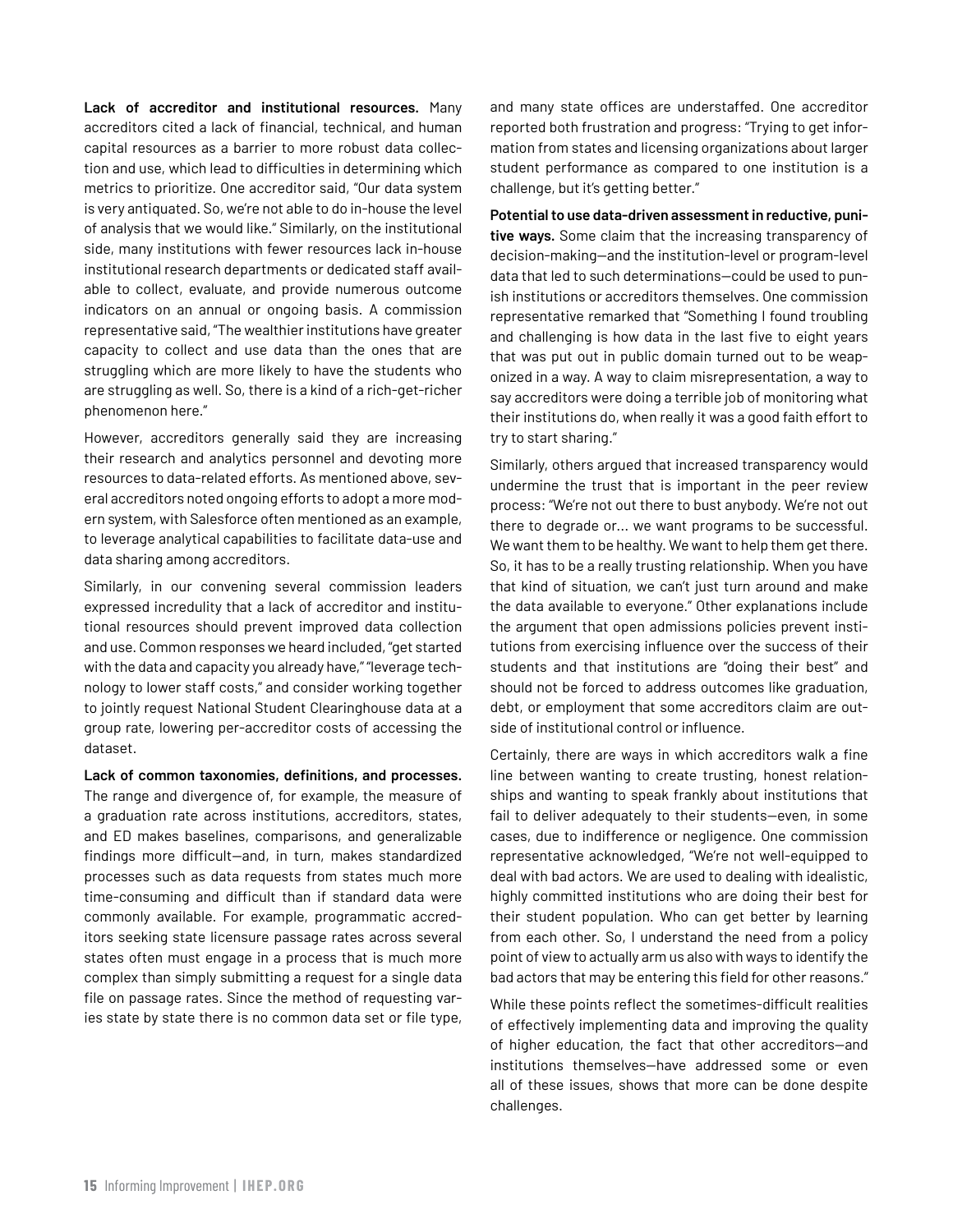## **RECOMMENDATIONS**

Incorporating thoughtful data-use into institutional and accreditor policies and practices can have tangible, positive effects for students, especially students from low-income backgrounds and students of color. Disaggregating data should encourage more complete conversations about completion by spotlighting equity gaps to spur deeper evaluation of the systemic inequities that may be embedded in institutional policies and practices. Disaggregating data can also advance specific remedies, based on problems identified through data and progress or challenges monitored through data, informing improvement efforts. For example, institutions like Florida State University, San Diego State University, the University of Wisconsin-Eau Claire, and Georgia State University have all improved student outcomes through a deliberate focus on data.<sup>21</sup> Furthermore, by systemically incorporating data into institutional improvement efforts, accreditors can signal to policymakers that they recognize their responsibility to address low-performing institutions in evidence-driven ways.

While these recommendations are most critical for accreditors serving in a Title IV gatekeeping role, because of their critical role in protecting students' and taxpayers' interests, particularly in cases where persistently low-performing institutions and programs fail to live up to their obligations, they are also relevant to the work of accreditors who do not serve such a gatekeeping role. These accreditors are arbiters of quality and continuous improvement in their own right, and these recommendations will benefit the students enrolled at the institutions and programs they oversee.

#### **1**<br> **1 Recommendation: Embed data-use into routine practice. Accreditors should use data to explicitly inform their focus and conclusions by routinely leveraging existing federal data sources and, when necessary, requiring reporting of additional quantitative student outcome data directly from their institutions.**

Each institutional accreditor has the difficult task of overseeing dozens or sometimes hundreds of institutions, each of which has a distinct profile and mission. Although this can create challenges, it does not mean that empirical outcomes data cannot be used to compare similarly situated institutions, provide early warnings before institutions come up for review, or inform the site review process. Indeed, during our convening of accreditors, most commission leaders agreed that even if current data are not yet optimal, they should nevertheless work with their institutions to evaluate the data that are available while working to make improvements on other data availability.

Accreditors should integrate data into their review processes in the following ways:

**Routinely collect, monitor, and act on multiple measures.**  Accreditors should collect data in ways that align with field efforts, as summarized in IHEP's "Toward Convergence" metrics framework—at least every two years for all institutions and programs, and annually for institutions or programs that manifest worrying quantitative results on student outcome measures. Many accreditors have already recognized the importance of using multiple measures, as indicated by the conclusions in the C-RAC report.22

It may be appropriate for different accreditors to emphasize different metrics based on mission, or even to emphasize different metrics for different types of institutions if the accreditor oversees a heterogeneous pool. But it is critical that accreditors set out clear expectations for their institutions so that the public has an assurance that the institution they attend (and for which they are receiving Pell Grants and student loans) meets a minimum level of quality.

Wherever possible, accreditors should rely on federal data sources, such as IPEDS, the College Scorecard, and the Federal Student Aid Data Center. Using common data sources, especially those freely available from ED, maximizes consistency of metrics and minimizes burden on both institutions and accreditors. Accreditors should also consider alternate data sources, such as the National Student Clearinghouse or state data dashboards, and only in those instances where critical data are unavailable elsewhere should accreditors collect data directly from institutions to minimize duplication of effort on the part of both institutions and accreditors. Because accreditors are better equipped to drive consequences with their institutions, as opposed to the federal government's single, binary option of allowing or cutting off federal aid eligibility, their greatest value-add lies in interpreting data and using it to drive conversation with institutions and programs, rather than building extensive data warehouses requiring specialized analytic capabilities.

**Disaggregate student outcomes by at least race/ethnicity and income/Pell status.** As discussed in more detail in Recommendation 2, accreditors should not presume that aggregated performance metrics suffice to surface the quality of the institutions they oversee. As has been repeatedly demonstrated, many institutions and programs have failed to provide the educational resources, supports, and inclusive environment necessary to serve students historically underserved by higher education. It is critical that accreditors collect outcome metrics disaggregated by income and race to determine how institutions are serving low-income students and students of color and then act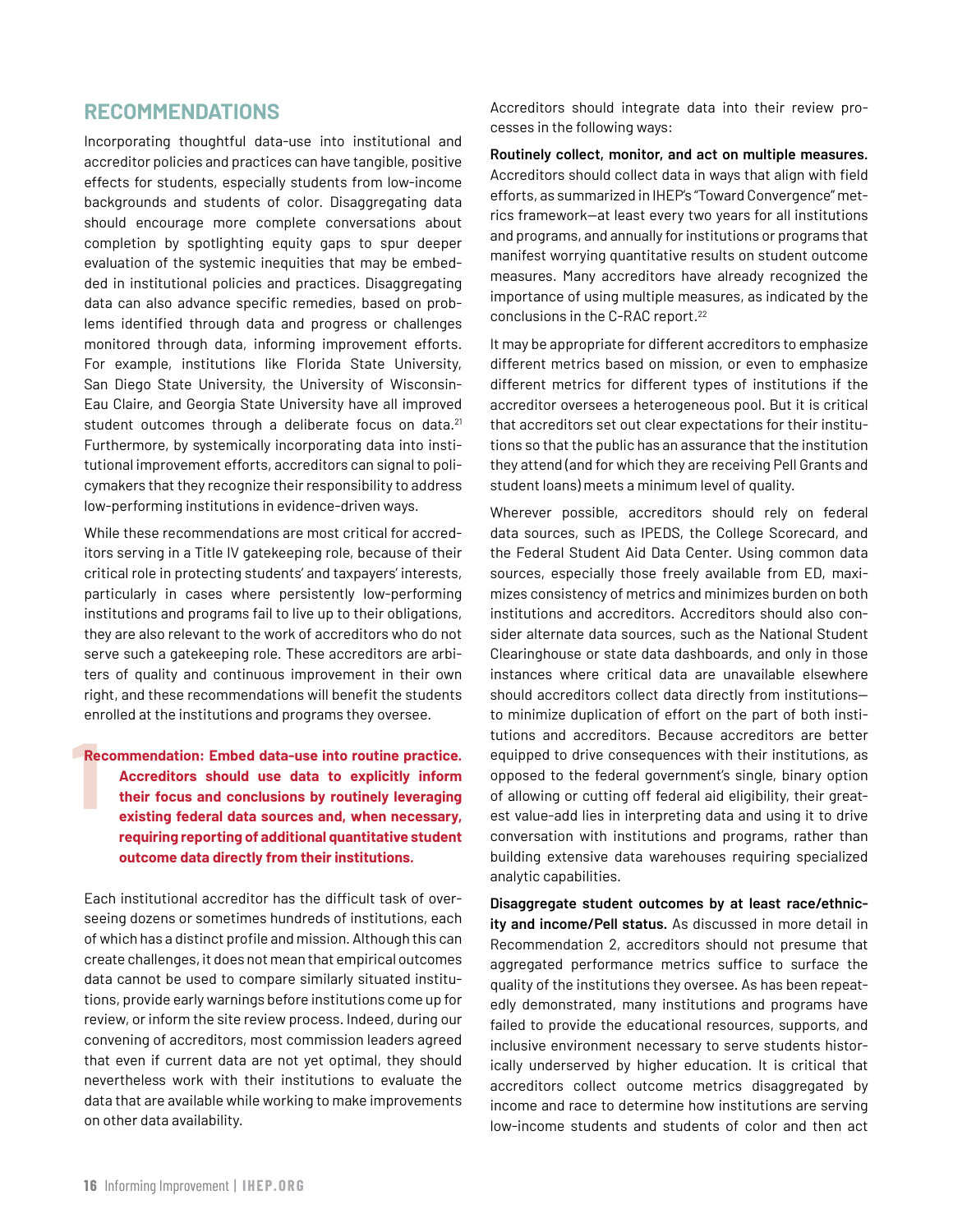upon these disaggregated results to promote a more equitable higher education system. As we discuss more fully below, we believe improvements in federal data sources should, in the longer term, ease the burden on accreditors of collecting such information.

Until then, accreditors will need to collect some of these outcomes data by requesting information from institutions that is not readily available from other sources. Given the importance of evaluating outcomes for underserved students, this additional collection is worthwhile. To simplify this process in the long term, accreditors should add their voices to calls for improved data collections at the federal level so disaggregated results can be published nationwide in a more comprehensive way.

**Prioritize accreditor resources and actions based on student outcome benchmarks.** As EducationCounsel has previously explored, our system of higher education would benefit significantly if accreditors provided oversight and quality assurance based on a risk-informed framework—as not all institutions and programs require the same level of resources and oversight. As EducationCounsel has commented, "instead of requiring the institution to comply with every requirement and regulation, institutions would instead comply with some baseline rules. Accreditor assessments that reveal issues would give rise to additional action on the part of regulators and/or their non-governmental partners that ranges from requiring more information or participation in technical assistance programs, mandating corrective action, or—at worst—applying sanctions." Performance on outcomes metrics across institutions would enable accreditors to prioritize their resources to institutions showing the most risk to taxpayers and students.23

Ideally, these efforts will lead to review cycles that incorporate data proactively at every stage of the regular institutional review process (this typically occurs every several years, although the specific number of years varies by accreditor), allowing accreditors and their peer review teams to take a targeted approach. Unfortunately, some accreditors reverse this approach—reviewing quantitative outcome metrics only if a review team perceives a lack of quality. For example, one commission representative described the process like this: "If we have a team that goes in and they see that the quality isn't looking good, in what's going on in the classroom and all that, they're likely to take a peek—they're not required to—but they'll take a peek at the assurance system to say, 'oh, well it's showing in the graduation rates because there's only a three percent graduation rate.'" If, instead, a team were armed with empirical

IT IS CRITICAL THAT ACCREDITORS COLLECT OUTCOME METRICS DISAGGREGATED BY INCOME AND RACE TO DETERMINE HOW INSTITUTIONS ARE SERVING LOW-INCOME STUDENTS AND STUDENTS OF COLOR AND THEN ACT UPON THESE DISAGGREGATED RESULTS TO PROMOTE A MORE EQUITABLE HIGHER EDUCATION SYSTEM.

outcome metrics on the front end, that knowledge could trigger a much different review process, set of inquiries, and required responses.

 $\epsilon$ 

Accreditors have many touch points with institutions each year, and accreditors do conduct oversight outside the regular review cycle. To target these efforts and objectively determine where deeper intervention is necessary, accreditors should establish minimum standards below which specific consequences apply, and graduated thresholds that encourage continuous improvement. Many commission leaders reflected on the importance of nuance in describing "consequences." ACCSC, for example, sets bright-line thresholds to measure performance; nevertheless, failure on a particular metric in a given year will not trigger loss of accreditation, but will instead trigger a deeper inquiry into the reasons why such performance data are below acceptable thresholds.

This approach is appropriate as an initial response. The first step is to start a conversation about the specific ways an institution or program can improve, rather than issuing an overly reactive knee-jerk response to a single year of poor performance. However, continued performance below benchmark thresholds—absent mitigating circumstances, which can be demonstrated through supplemental data (quantitative and qualitative)—must be met with increasingly serious responses, including targeting additional accreditor resources and site visits, instituting enrollment caps, and in cases where failure to improve continues, revoking approval for low-performing programs and revoking accreditation.24

Indeed, ACCSC, who has used performance thresholds for more than two decades, confirmed that increasing consequences were a necessary component of their oversight functions to ensure that member institutions take seriously initial warnings to improve. As one commission representative recognized, "If it's a more systemic kind of thing and multiple programs have outcome issues and institutions aren't able to work through those outcomes issues, unable to recognize those outcomes issues, aren't able to mitigate or correct those outcomes issues, then that rises to the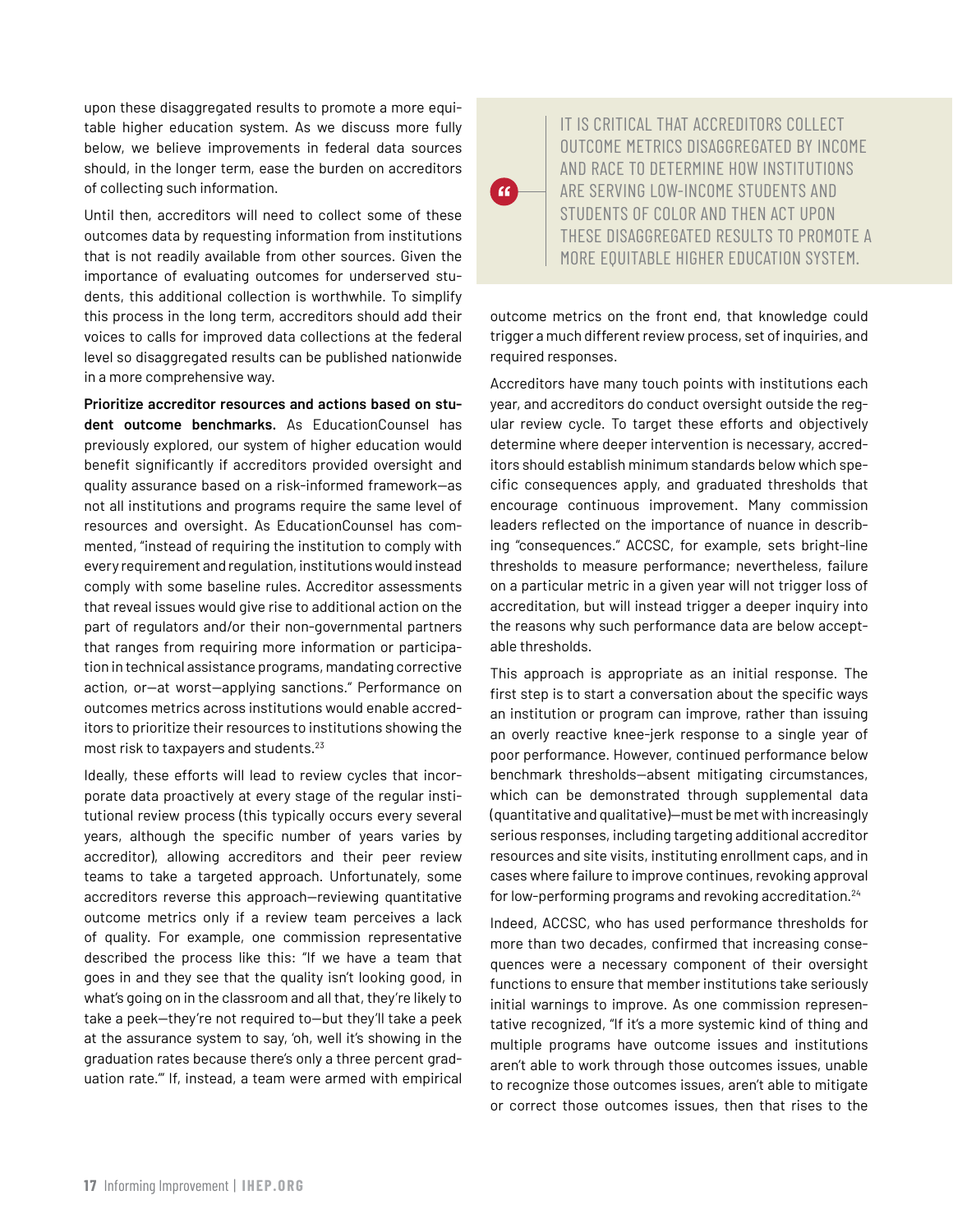level of institutional action of revoking or withdrawing an institution's accreditation. But if it's just a single program that they're trying to work through and again, the institution is being a bit dense about coming to this conclusion on their own, our commission is much more apt to say we're ceasing approval of this program."

This type of ongoing, tiered performance monitoring would:

- Enable accreditors to proactively identify institutions or programs that may present particular risk to students and taxpayers;
- Allow accreditors to prioritize staff and resources to the institutions that need it most—including extending the review cycle for high performers, freeing up more resources to focus on poor performers;
- Help identify institutions that have improved over time or that serve low-income students and students of color particularly well; and
- 7 Facilitate sharing of lessons learned across similar institutions.

Recently, regional accreditors signaled their ability and willingness to experiment with this type of approach by agreeing on a common graduation rate metric and associated thresholds. As part of a C-RAC exercise, accreditors took a closer look at four-year institutions that had graduation rates at or below 25 percent and two-year institutions that had graduation rates at or below 15 percent.<sup>25</sup> During our convening, commission leaders also expressed some willingness to have "heightened attention" based on zones or ranges of concerning outcomes data, rather than clear cutoffs. Given the benefits of such approaches, accreditors should build on and expand these initial efforts.

#### **2**<br>2<br><br>2<br><br><br><br><br><br><br><br><br><br><br><br><br><br><br><br><br><br><br><br><br><br> **Recommendation: Emphasize equity. Accreditors should make equity a higher priority by requiring disaggregation of quantitative outcome metrics by race and income.**

To advance equitable opportunities for students from low-income backgrounds and students of color, accreditors should require disaggregation of institutional and programmatic outcome data. Despite increased attention to overall metrics like graduation rates, accreditors collect sparse information, if any at all, on how institutions are serving historically underserved students (see Finding 4).

**Data reporting requirements signal priorities.** When accreditors require—or don't require—particular data elements, they send a powerful message about the importance of those data to institutions and programs. Also, by collecting disaggregated data, they can better discern trends otherwise obscured in topline results.

The biggest barriers among accreditors to implementing this recommendation appears to be that some do not see this role as within their purview, and that some worry about misuse of disaggregated data. As we discussed in detail in Finding 4, we believe that accreditors have both a responsibility to undertake efforts that improve equity in the institutions they oversee, and that doing so will provide significant benefits to our system of higher education. Furthermore, by using disaggregated data, accreditors can help craft the narrative about what those results mean and how they should be used to improve outcomes for students.

Finding 4 also emphasizes that disaggregation is, by itself, insufficient to address systemic racial and income inequities in higher education. However, disaggregated data reporting is a necessary prerequisite to understanding where and to what extent such disparities still occur. Only by being able to first ascertain where institutions and programs are not serving students of color and students from low-income backgrounds can accreditors begin to target resources and push institutions to devote more attention, effort, and spending to address poor institutional performance. Even those institutions that appear to perform well on overall metrics may demonstrate equity shortcomings when disaggregated data are available. Also, disaggregated data might reveal that an institution has made improvements toward closing the opportunity and achievement gap between students of color and white students.

**8**<br>**3**<br>**3 Recommendation: Increase transparency about data-use practices. Accreditors should build on the progress established in the C-RAC report to improve data collection, and to better explain to the public, including policymakers, what data they collect, how they collect that data, and how they use that data in their review processes.** 

**Improving data collection.** Accreditors should continue their existing, proactive efforts to improve the quality of data collection and its use (similar to the valuable work that occurred as part of the C-RAC graduation rate exercise) in two respects: (1) replicate and routinize the experiment and include national and programmatic accreditors where possible and (2) do so with more data elements, disaggregated by race/ethnicity and income.

• *Replicate and routinize the C-RAC experiment across all types of accreditors.* Routinizing the graduation rate exercise would be valuable because each new iteration would bring new lessons and iterative improvements that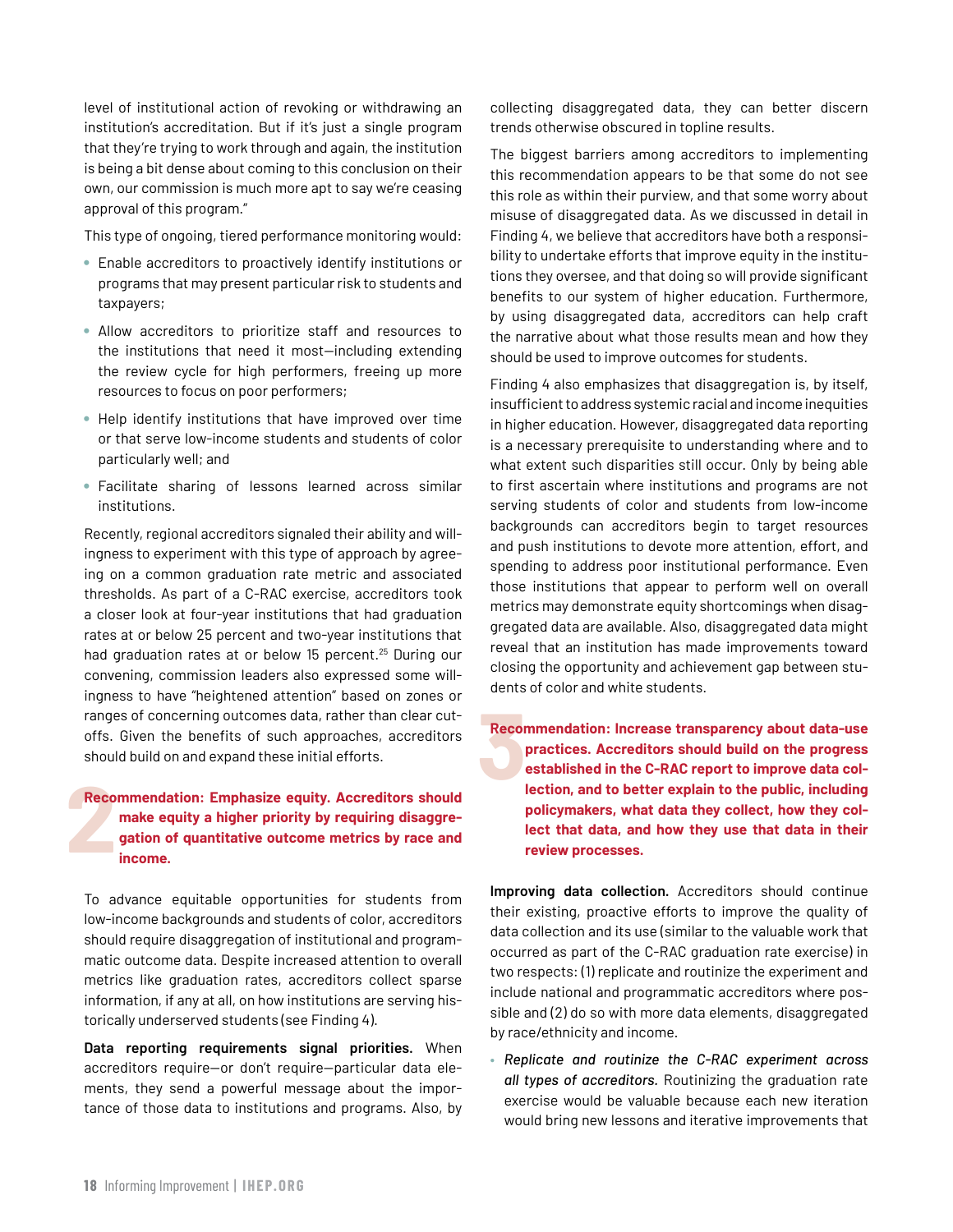can be disseminated to partner accreditors, who will in turn share best practices with their member institutions. Furthermore, it would elevate the collective importance of the outcome metrics and encourage future collaboration across institutions and accreditors.

Indeed, the C-RAC report itself acknowledged the importance of continuing these efforts: "Regional accreditors will continue to monitor these efforts and to provide policymakers with information about what they are learning from monitoring and research." Accreditors have an important opportunity to help policymakers understand what is collected, how it is used, and how that translates to more effective quality assurance, which will strengthen trust in our systems of accreditation and higher education.

• *Expand to more data elements, disaggregated by race/ ethnicity and income.* In addition to continuing the practice of evaluating institutional graduation rates, accreditors should expand to address multiple, disaggregated data points. These should include improved graduation rates (i.e. IPEDS Outcome Measures), retention rates, course completion rates, workforce outcomes, and licensure passage rates, as applicable. By expanding the project to cover other types of measures, accreditors can avoid gaming of a single metric or painting an incomplete picture of institutional performance, including, most seriously, risking overlooking other problems.

We measure what we value. When accreditors ask questions of institutions' current practices, and request data tracking the success and challenges of those practices, they signal to those institutions that these subjects are important to their accreditors. In addition, as accreditors conduct regular, ongoing outreach on a broader set of data measures, they send a powerful framing message to institutions about the importance of making data-driven decisions. This messaging also signals the importance of institutional focus on equitable educational outcomes for students of color and low-income students.

**Building trust and understanding by transparently explaining what data accreditors use, how they collect it, and how they use it to make decisions.** As noted in Finding 3, accreditors often claimed to use data, but only offered vague descriptions of how they used data. To avoid misunderstandings and raise the level of policymaker trust, accreditors should make commitments to publicly describe, in detail, what data they are using, how they collect that data (the specific steps they are taking with respect to their member institutions), and how they will use the tools—especially student outcome data—at their disposal. In increasing this transparency, accreditors should be clear about their own

measures of quality and their efforts to work together to develop shared metrics and thresholds, as they did in the C-RAC report.

Enhanced transparency into how decisions are made is equally important in restoring trust in the accreditation system. As we have seen in numerous other higher education contexts—and as policymakers' increased focus on how to improve accreditation has made clear—the public will not simply buy into the notion that accreditors are effectively assuring the quality and improvement of the nation's colleges and universities without evidence.

#### $\overline{a}$ WE MEASURE WHAT WE VALUE.

Many of the accreditors we interviewed agreed that policymakers are disconnected from the accreditation process and do not understand all the tasks and responsibilities involved. For instance, during our convening, several accreditors suggested that policymakers and policy organizations could better understand the day-to-day responsibilities of accreditors, and demonstrate a commitment to understanding those responsibilities by, for example, observing a site visit or coming to speak with accreditor representatives. This feeling of misunderstanding leads to accreditors' sense that they are being forced to undertake responsibilities outside their mission, expertise, and capacity. However, without transparency from accreditors on the part of the process they use, including when specific actions are taken and why, it is difficult for policymakers or the public at large to get inside the "black box" of the accreditation process.

Providing more detail on how data are used in decisions, including evidence of the connection between outcomes and action, will provide important assurances to policymakers and the public that accreditors understand and take their role seriously as arbiters of quality. It will also provide value to accreditors—by demonstrating to policymakers and the public that accreditors themselves see value in integrating data into the quality assurance system, thus bolstering confidence in the oversight abilities of accreditors.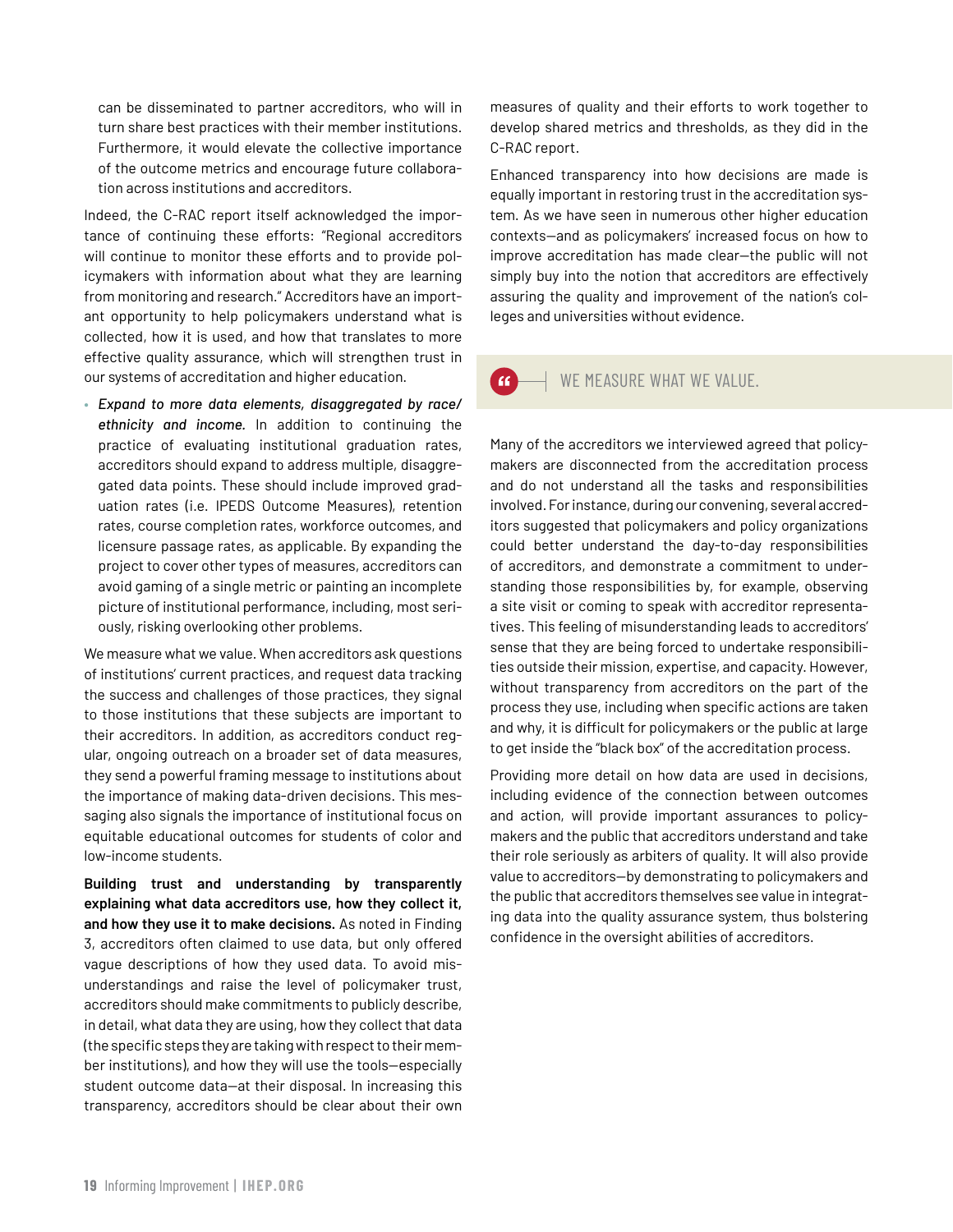## **CONCLUSION**

As institutions are using data to drive improvements in student outcomes and educational equity, accreditors also have a role to play in promoting student success for all students, especially low-income students and students of color. However, while accreditors are collecting some outcomes data, most are not yet assessing a wide spectrum of quantitative outcomes metrics; very few disaggregate performance data by race or income; and datause practices do not seem to be thoroughly embedded in their day-to-day activities.

Recent years have shown progress in accreditors' data-use practices, as evidenced by the C-RAC graduation-rate initiative and the case studies of individual accreditor initiatives profiled in this report. Accreditors now have an opportunity to build on this progress by connecting quantitative outcomes metrics to their review processes and decisions more holistically, disaggregating metrics by race and income, and better explaining the process by which decisions are made. If policymakers continue to perceive a failure on the part of accreditors to reflect outcomes data in their quality assurance processes, they may choose

to impose such requirements in law, perhaps in ways that fail to reflect the barriers and realities accreditors face.

 $\epsilon$ 

DATA ALONE CANNOT DRIVE INSTITUTIONAL IMPROVEMENT, BUT A DATA-DRIVEN CULTURE OF INQUIRY—LED BY SEASONED ACCREDITORS AND HIGHER EDUCATION PROFESSIONALS— CAN INCITE THE TYPE OF IMPROVEMENTS THAT TODAY'S STUDENTS DESERVE.

Accreditors hold the weighty responsibility of protecting and promoting quality

educational opportunities for postsecondary students of all backgrounds. To fully deliver on this charge, they must rely more heavily on quantitative student outcome data as a tool to uncover problem areas, racial and socioeconomic inequities, and examples of institutional and programmatic successes. Data alone cannot drive institutional improvement, but a datadriven culture of inquiry—led by seasoned accreditors and higher education professionals can incite the type of improvements that today's students deserve.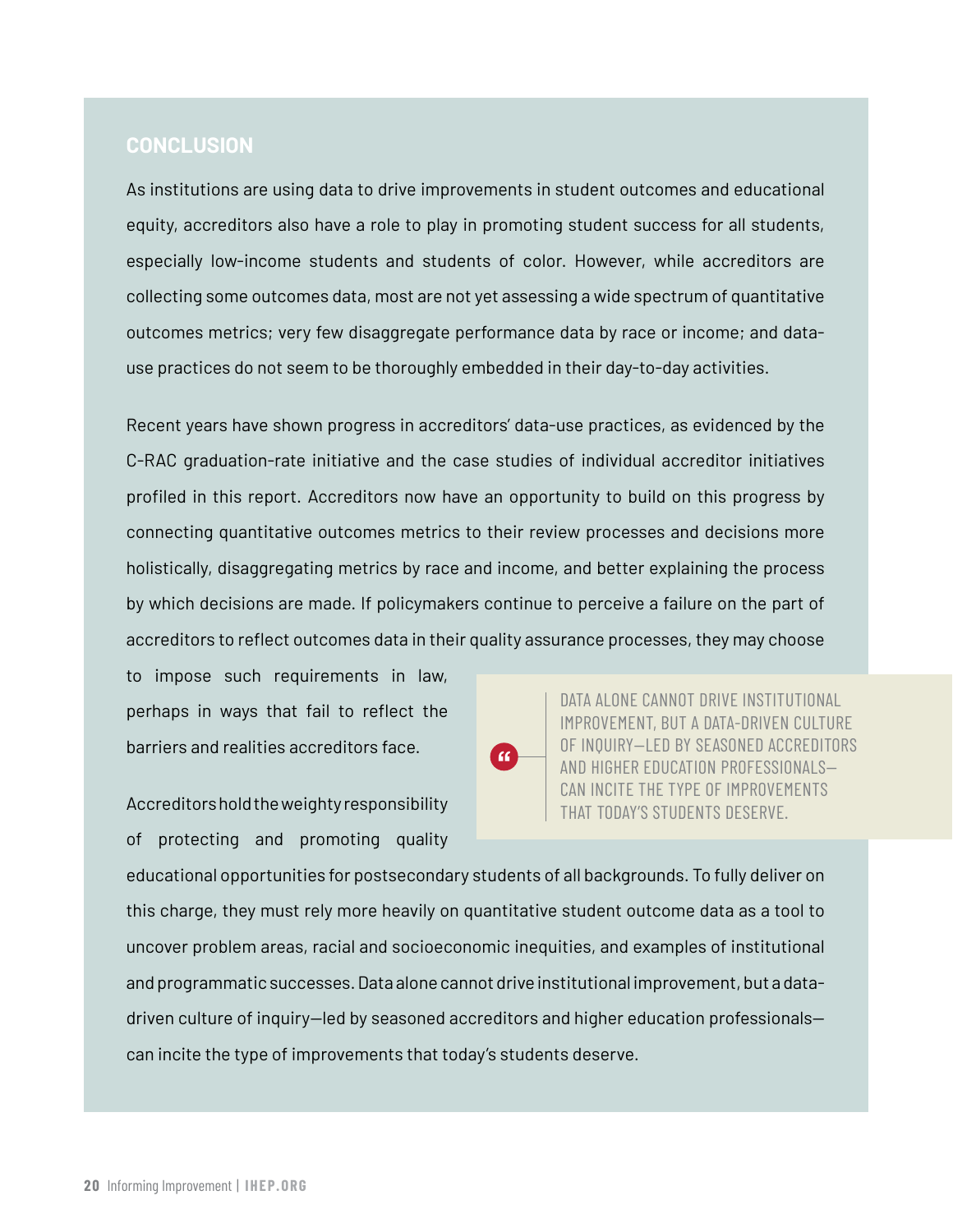# **APPENDIX A Participating Commission Leaders**

Barbara Brittingham, President, New England Commission of Higher

Barbara Gellman-Danley, President, and Patricia O'Brien, Senior Vice President, Higher Learning Commission

Leah Matthews, Executive Director, Distance Education Accrediting Commission

Michale McComis, Executive Director and CEO, Accrediting Commission of Career Schools and Colleges

Michael Milligan, Executive Director and CEO, ABET

Marlene Moore, Former President, and Sonny Ramaswamy, President and CEO, Northwest Commission on Colleges and Universities

Marsal Stoll, CEO, Accreditation Commission for Education in Nursing

Jamienne Studley, President and CEO, and Henry Hernandez, Former CIO, WASC Senior College and University Commission

Belle Wheelan, President, and Alexei Matveev, Director of Training and Research, Southern Association of Colleges and Schools Commission on Colleges

Richard Winn, President, Accrediting Commission for Community and Junior Colleges

# **APPENDIX B Abbreviations and Acronyms**

Absolute Graduation Rate (AGR)

Accrediting Commission for Community and Junior Colleges in the Western Association of Schools and Colleges (ACCJC)

Accrediting Commission of Career Schools and Colleges (ACCSC)

Accreditation Commission for Education in Nursing (ACEN)

Council for Higher Education Accreditation (CHEA)

Council of Regional Accrediting Commissions (C-RAC)

Graduation Rate Dashboard (GRD)

Higher Learning Commission (HLC)

Institute for Higher Education Policy (IHEP)

Integrated Postsecondary Education Data System (IPEDS)

IPEDS Outcome Measures (OM)

National Center for Education Statistics (NCES)

New England Commission of Higher Education (NECHE)

The Southern Association of Colleges and Schools Commission on Colleges (SACSCOC)

United States Department of Education (ED)

Unit Redemption Rate (URR)

WASC Senior College and University Commission (WSCUC)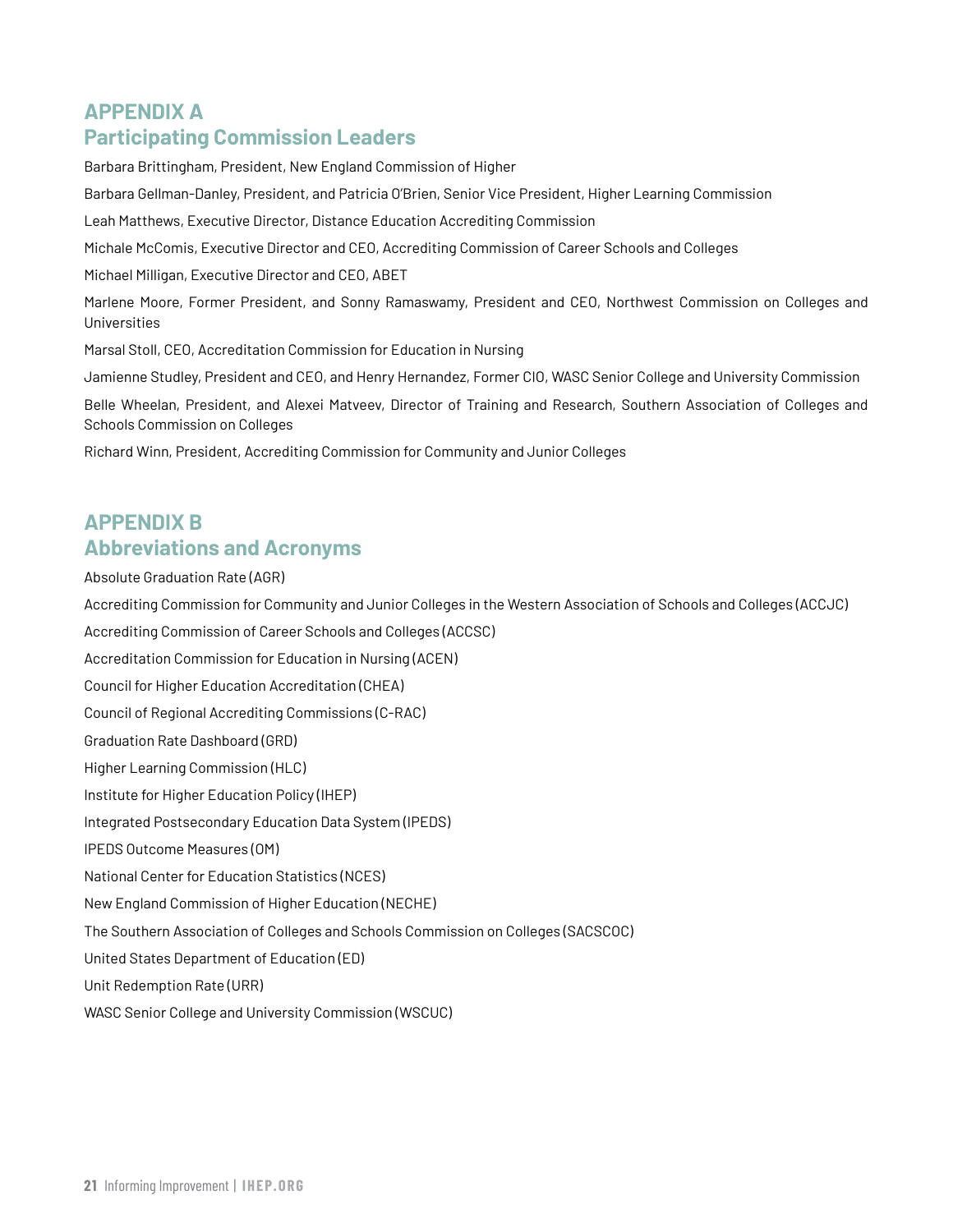#### Endnotes

- 1 The Education Trust (2016), Using data to improve student outcomes: learning from leading colleges. Retrieved from Education Trust website: [https://edtrust.org/](https://edtrust.org/wp-content/uploads/2014/09/HigherEdPG2_UsingDatatoImproveStudentOutcomes.pdf) [wp-content/uploads/2014/09/HigherEdPG2\\_UsingDatatoImproveStudentOutcomes.pdf](https://edtrust.org/wp-content/uploads/2014/09/HigherEdPG2_UsingDatatoImproveStudentOutcomes.pdf)
- 2 Our analysis and research included review of Flores, Antoinette (2018), How college accreditors miss the mark on student outcomes. Retrieved from Center for American Progress website, [https://www.americanprogress.org/issues/education-postsecondary/reports/2018/04/25/449937/college-accreditors-miss-mark](https://www.americanprogress.org/issues/education-postsecondary/reports/2018/04/25/449937/college-accreditors-miss-mark-student-outcomes/)[student-outcomes/](https://www.americanprogress.org/issues/education-postsecondary/reports/2018/04/25/449937/college-accreditors-miss-mark-student-outcomes/).

This study evaluated accreditors' data collection and use, examining both accreditors' data collection practices and self-studies to assess the extent to which accreditors were holding institutions accountable for the results demonstrated by those data.

- 3 Janice, A. and Voight, M., (2016), Toward convergence: a technical guide for the postsecondary metrics framework. Retrieved from Institute for Higher Education Policy website: [http://www.ihep.org/sites/default/files/uploads/docs/pubs/ihep\\_toward\\_convergence.pdf](http://www.ihep.org/sites/default/files/uploads/docs/pubs/ihep_toward_convergence.pdf)
- 4 Direct assessment of student learning can take many forms, including knowledge assessments, evaluation of student portfolios, and surveys of students or employers following completion of coursework or programming. Relative to the quantitative outcome metrics we evaluate in this report, student learning measures often reflect little standardization across institutions or accreditors and making direct comparisons of such metrics therefore has less validity or reliability than the metrics evaluated in this report.
- 5 Furthermore, accreditation relies on a system of peer review whereby evaluators collect supporting evidence, both in writing and during site visits, relating to compliance with accreditors' standards. Accreditors provided us with data to support their claim that such evaluations are not mere box-checking exercises, especially when it comes to data-collection and data-use requirements. For example, one accreditor's on-site reviews last year found that about 25 percent of institutions were found out of compliance with a standard that required collection and use of evaluation data to inform institutional planning and improvement efforts—and those institutions were required to come into compliance to receive renewal of accreditation.
- 6 Council of Regional Accrediting Commissions (2018), A one-year review of the council of regional accrediting commissions' graduation rate information project. Retrieved from Council of Regional Accrediting Commissions website: [https://docs.wixstatic.com/ugd/68d6c2\\_5bc3e173acf242e585c4c07fc8660dd9.pdf](https://docs.wixstatic.com/ugd/68d6c2_5bc3e173acf242e585c4c07fc8660dd9.pdf)
- 7 Council of Regional Accrediting Commissions (2018), A one-year review of the council of regional accrediting commissions' graduation rate information project. Retrieved from Council of Regional Accrediting Commissions website: [https://docs.wixstatic.com/ugd/68d6c2\\_5bc3e173acf242e585c4c07fc8660dd9.pdf](https://docs.wixstatic.com/ugd/68d6c2_5bc3e173acf242e585c4c07fc8660dd9.pdf)
- 8 A student-level data network is one in which student-level data are matched between existing federal and institutional data sources in a secure way to produce aggregate, program, and institution-level outcome information to inform decision-making.
- 9 WASC Senior College and University Commission. Graduation rate dashboard comparative tools. Retrieved from [https://www.wscuc.org/content/graduation-rate](https://www.wscuc.org/content/graduation-rate-dashboard-comparative-tools)[dashboard-comparative-tools](https://www.wscuc.org/content/graduation-rate-dashboard-comparative-tools)
- 10 See Table 1 for more detail.
- 11 Flores, Antoinette (2018), How college accreditors miss the mark on student outcomes. Retrieved from Center for American Progress website, [https://www.](https://www.americanprogress.org/issues/education-postsecondary/reports/2018/04/25/449937/college-accreditors-miss-mark-student-outcomes/) [americanprogress.org/issues/education-postsecondary/reports/2018/04/25/449937/college-accreditors-miss-mark-student-outcomes/](https://www.americanprogress.org/issues/education-postsecondary/reports/2018/04/25/449937/college-accreditors-miss-mark-student-outcomes/)
- 12 U.S. Department of Education, National Center for Education Statistics. (2018). *Digest of Education Statistics 2018*, Table 326.10. 2011 Cohort of first-time, fulltime bachelor's degree seeking students at 150% regular time; U.S. Department of Education, National Center for Education Statistics. (2018). *Digest of Education Statistics 2018*, Table 302.20 and 302.30.; Nichols, A.H. and Schak, O. (2019), Broken mirrors: black student representation at public state colleges and universities. Retrieved from Education Trust website: [https://edtrust.org/wp-content/uploads/2014/09/Broken-Mirrors-Black-Student-Representation-at-Public-State-](https://edtrust.org/wp-content/uploads/2014/09/Broken-Mirrors-Black-Student-Representation-at-Public-State-Colleges-and-Universities-March-2019.pdf)[Colleges-and-Universities-March-2019.pdf](https://edtrust.org/wp-content/uploads/2014/09/Broken-Mirrors-Black-Student-Representation-at-Public-State-Colleges-and-Universities-March-2019.pdf); Lumina Foundation (2019), A stronger nation: learning beyond high school builds American talent. Retrieved from Lumina Foundation website: http://strongernation.luminafoundation.org/report/2019/#nation
- 13 WSCUC (2017), Equity and Inclusion Policy. Retrieved from WSCUC website: <https://www.wscuc.org/content/equity-inclusion-policy>
- 14 ACCJC standard I.B.6, available at [https://accjc.org/wp-content/uploads/Accreditation-Standards\\_-Adopted-June-2014.pdf](https://accjc.org/wp-content/uploads/Accreditation-Standards_-Adopted-June-2014.pdf)
- 15 ACCJC standard II.A.7.
- 16 HLC criterion 1.C.2, available at <https://www.hlcommission.org/Policies/criteria-and-core-components.html>
- 17 HLC criterion 1.B.3
- 18 NECHE standard 5, available at <https://www.neche.org/resources/standards-for-accreditation/>
- 19 See, e.g. Eckerson Peters, E. (2017). *Newly released federal student outcomes data show more detail, provide better information, and increase transparency in higher education*. Washington, DC: Institute for Higher Education Policy.
- 20 The new Outcome Measures report completion and transfer information for four cohorts of students (first-time, full-time; first-time, part-time; transfer, full-time; transfer, part-time). These data are an important step forward in counting more students than the traditional IPEDS first-time, full-time graduation rate measure. They could be further improved by measuring completion and transfer outcomes at 100%, 150%, and 200% of time instead of only after 8-years, reporting transfer rates by type of receiving institution, and disaggregating by race/ethnicity.
- 21 The Education Trust (2016), Using data to improve student outcomes: learning from leading colleges. Retrieved from Education Trust website: [https://edtrust.org/](https://edtrust.org/wp-content/uploads/2014/09/HigherEdPG2_UsingDatatoImproveStudentOutcomes.pdf) [wp-content/uploads/2014/09/HigherEdPG2\\_UsingDatatoImproveStudentOutcomes.pdf](https://edtrust.org/wp-content/uploads/2014/09/HigherEdPG2_UsingDatatoImproveStudentOutcomes.pdf)
- 22 Council of Regional Accrediting Commissions (2018), A one-year review of the council of regional accrediting commissions' graduation rate information project. Retrieved from Council of Regional Accrediting Commissions website: [https://docs.wixstatic.com/ugd/68d6c2\\_5bc3e173acf242e585c4c07fc8660dd9.pdf](https://docs.wixstatic.com/ugd/68d6c2_5bc3e173acf242e585c4c07fc8660dd9.pdf)
- 23 For more detail, please see EducationCounsel (2016), A framework for focusing the federal role in improving quality and accountability for institutions of higher education through accreditation. Retrieved from EducationCounsel website: [http://ib5uamau5i20f0e91hn3ue14.wpengine.netdna-cdn.com/wp-content/](http://ib5uamau5i20f0e91hn3ue14.wpengine.netdna-cdn.com/wp-content/uploads/2016/06/EducationCounsel-accreditation-reform-policy-brief-May-2016.pdf) [uploads/2016/06/EducationCounsel-accreditation-reform-policy-brief-May-2016.pdf](http://ib5uamau5i20f0e91hn3ue14.wpengine.netdna-cdn.com/wp-content/uploads/2016/06/EducationCounsel-accreditation-reform-policy-brief-May-2016.pdf)
- 24 While it is outside the scope of this report, we recognize that accreditors that undertake such actions are subject to legal challenges with attendant litigation costs, which creates incentives against taking necessary action. Policymakers are currently evaluating whether additional legal protections for accreditors are necessary to ensure that accreditors are able to take revocation actions if warranted.
- 25 Council of Regional Accrediting Commissions (2018), A one-year review of the council of regional accrediting commissions' graduation rate information project. Retrieved from Council of Regional Accrediting Commissions website: [https://docs.wixstatic.com/ugd/68d6c2\\_5bc3e173acf242e585c4c07fc8660dd9.pdf](https://docs.wixstatic.com/ugd/68d6c2_5bc3e173acf242e585c4c07fc8660dd9.pdf)